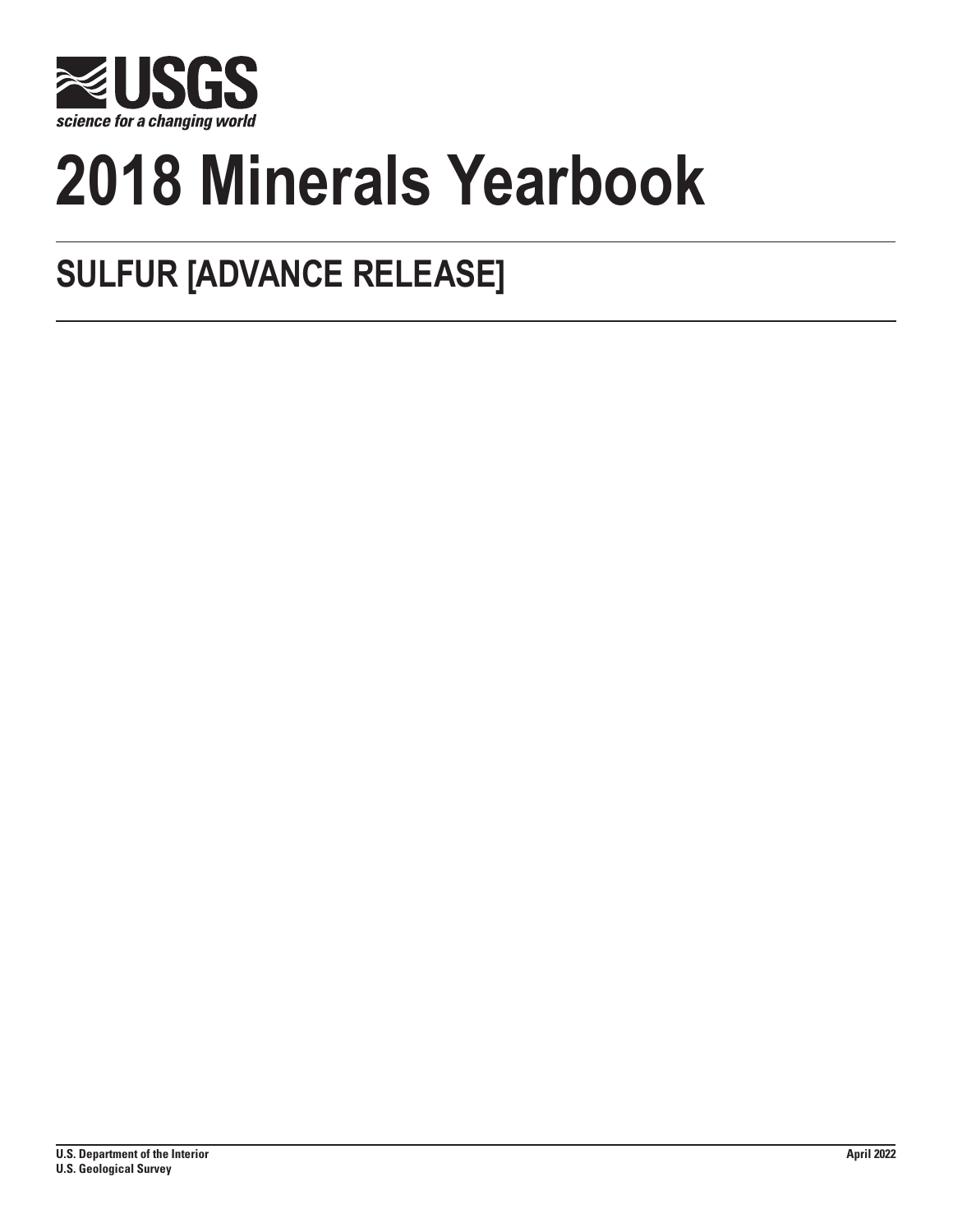## **Sulfur**

## By Lori E. Apodaca

#### **Domestic survey data and tables were prepared by Benjamin N. Bryden, statistical assistant.**

The United States was the world's second-ranked producer of sulfur behind China in 2018 (table 11). Elemental sulfur and byproduct sulfuric acid, produced as a result of efforts to meet environmental requirements that limit atmospheric emissions of sulfur dioxide, were the dominant sources of sulfur produced around the world.

In 2018, domestic sulfur production was slightly higher and sulfur shipments were the same as those in 2017 (table 1). Elemental sulfur recovered at petroleum refineries was slightly less than that in 2017 and from natural gas operations 6% less (table 3). Producers' stocks, equivalent to 1% of the shipments, decreased slightly (table 1). Byproduct sulfuric acid production and shipments increased by 17% (table 4). Apparent consumption of sulfur in all forms increased by 3% (table 1). Imports of elemental sulfur and sulfuric acid combined increased by 15%, and exports increased by 3%. The average unit value of recovered sulfur in 2018 was 75% higher than that in 2017, resulting in the value of total elemental sulfur shipments increasing by 73% compared with the value of shipments in 2017. The total value of byproduct sulfuric acid shipments increased by 41% (table 1).

Through its major derivative, sulfuric acid, sulfur ranks as one of the most important elements used as an industrial raw material and is of prime importance to every sector of the world's fertilizer and manufacturing industries. Sulfuric acid production is the major end use for sulfur, and consumption of sulfuric acid has been regarded as one of the best indexes of a nation's industrial development. More sulfuric acid is produced in the United States every year than any other inorganic chemical; 25.8 million metric tons (Mt), which is equivalent to about 8.4 Mt of elemental sulfur, was produced in 2018 (Acuity Commodities, written commun., March 30, 2020).

Worldwide, compliance with environmental regulations has contributed to increased sulfur recovery; although for 2018, global sulfur production, in all forms, was slightly lower than that in 2017 (table 11). Recovered elemental sulfur was produced primarily during the processing of natural gas and crude petroleum. Estimated worldwide production of native (naturally occurring elemental) sulfur decreased slightly from that in 2017. In the few countries where iron sulfides (pyrites) remain an important raw material for sulfuric acid production, sulfur production from pyrites was estimated to have been the same as that in 2017.

Since 2005, more than 75% of the world's sulfur production has been a byproduct of natural gas and petroleum processing and contained in byproduct sulfuric acid from nonferrous metal smelting. Some sources of sulfur were unspecified, which means that the material could have been, and likely was, recovered elemental sulfur or byproduct sulfuric acid, increasing the percentage of byproduct sulfur production to about 90% annually. The quantity of sulfur produced from recovered

sources was dependent on world demand for fuels, nonferrous metals, and petroleum products rather than for sulfur.

In 2018, global consumption of sulfur was estimated to have increased slightly compared with that in 2017 (Prud'homme, 2018, p. 54). Typically, about 50% is used in fertilizer production, and the remainder is used in a myriad of other industrial uses. Increased consumption was a result of sustained demand in sulfur-based fertilizer production and industrial uses.

#### **Legislation and Government Programs**

On October 26, 2018, the International Maritime Organization (IMO) implemented an amendment to support consistent implementation of the plan to reduce maximum allowable levels of sulfur and other pollutants in marine fuels used on the open seas to 0.5% from 3.5%. The IMO amendment, which would be effective on January 1, 2020, and was expected to be enforced beginning on March 1, 2020, would prohibit the carriage of noncompliant fuel oil for propulsion combustion or operation on board a ship unless the ship was fitted with an exhaust-gascleaning system ("scrubber"). Installing a scrubber would be considered an acceptable means of meeting the sulfur-limit requirement (International Maritime Organization, 2018).

#### **Production**

*Recovered Elemental Sulfur.*—U.S. production statistics were collected on a monthly basis and published in the U.S. Geological Survey (USGS) monthly sulfur Mineral Industry Surveys. Of the 95 operations to which survey requests were sent, 95 responded, representing 100% of the total production listed in table 1. In 2018, production and shipments were slightly lower than those in 2017. Higher sulfur prices resulted in the value of shipments of recovered material being 73% higher than that in 2017. For 2018, on average, U.S. petroleum refineries operated at 93% of capacity, a slight increase from that in 2017 (U.S. Energy Information Administration, 2019b).

During the 2018 hurricane season, Hurricane Michael had significant negative impacts on oil, natural gas, and sulfur production in the Gulf of Mexico region. Hurricane Michael, a Category 5 storm, made landfall on October 10, 2018, causing reduced production of crude oil by an estimated 680,000 barrels and of natural gas by an estimated 21 million cubic meters. These numbers equated to 40% and 29% of the expected daily Gulf of Mexico crude oil and natural gas production, respectively (Bureau of Safety and Environmental Enforcement, 2018).

Recovered elemental sulfur is a nondiscretionary byproduct from petroleum-refining, natural-gas-processing, and coking plants, meaning it is produced primarily to comply with environmental regulations. These environmental regulations are applicable directly to emissions of sulfur dioxide from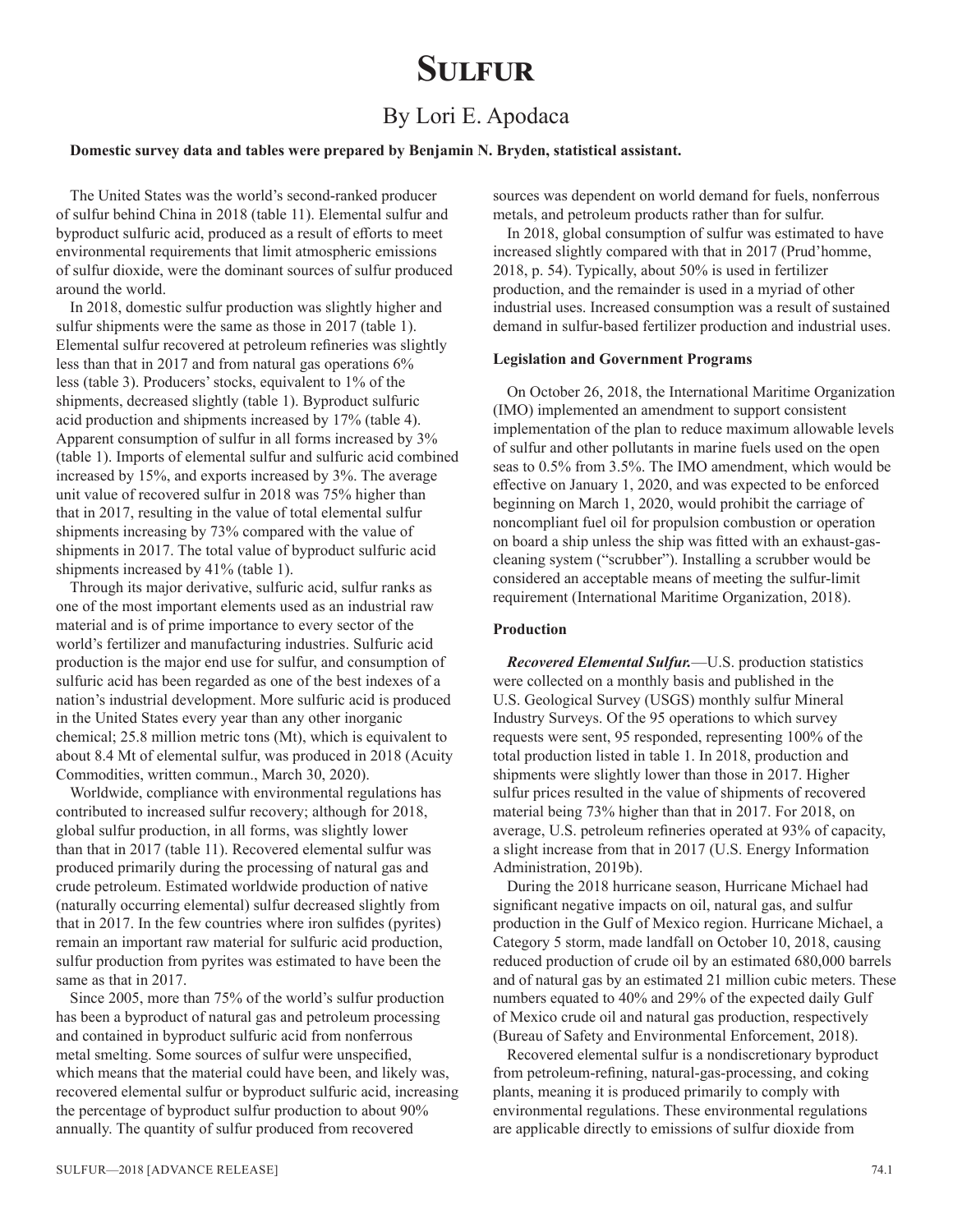processing facilities or indirectly by restricting the sulfur content of fuels sold or used by the facility. Recovered sulfur was produced by 39 companies at 95 plants in 27 States. The capacity of the sulfur recovery operations varied greatly: 35 plants produced more than 100,000 metric tons (t) of elemental sulfur in 2018; 15 produced between 50,000 and 100,000 t; 31 produced between 10,000 and 50,000 t; and 14 produced less than 10,000 t. By source, 93% of recovered elemental sulfur production came from petroleum refineries or satellite plants that treated refinery gases and coking plants; the remainder was produced at natural-gas-treatment plants.

The leading producers of recovered sulfur (all with more than 500,000 t of sulfur production) were, in descending order of production, ExxonMobil Corp., Valero Energy Corp., ConocoPhillips Co. (including its joint venture with Encana Corp.), Marathon Petroleum Corp., Motiva Enterprises LLC, BP p.l.c., CITGO Petroleum Corp., and Chevron Corp. The 47 plants owned by these companies accounted for 72% of recovered sulfur output during the year. Texas, Louisiana, and California, in descending order of production, were the leading producing States, accounting for 68% of recovered sulfur output. Recovered sulfur production by State and district is listed in tables 2 and 3.

In 2018, 5 of the 20 largest oil refineries in the world, in terms of crude-petroleum-processing capacity, were in the United States. In descending order of capacity, they were Motiva's Port Arthur, TX, refinery; Marathon's Galveston Bay, TX, refinery; Marathon's Garyville, LA, refinery; ExxonMobil's Baytown, TX, refinery; and ExxonMobil's Baton Rouge, LA, refinery (Oil & Gas Journal, 2019). The capacity to process large quantities of crude petroleum does not necessarily mean that refineries recover large quantities of sulfur, but all these refineries were major producers of recovered sulfur. Sulfur production depends on installed sulfur recovery capacity as well as the type of crude petroleum refined. Major refineries that process low-sulfur crude petroleum may have relatively low sulfur production. The United States operated 20% of world refining capacity but had almost 33% of world sulfur recovery at these refineries (Oil & Gas Journal, 2018).

U.S. petroleum refining capacity rose by 4% from 2014 through 2018 and by about 13% from 2000 through 2018, mostly from upgrades at existing refineries. In 2018, U.S. refinery capacity was 18.6 million barrels per day, slightly higher than that in 2017. Overall U.S. refinery capacity increased by 35,000 barrels per day (bbl/d) in 2018 (U.S. Energy Information Administration, 2019b). Although sulfur capacity expansion was not specifically mentioned by the U.S. Energy Information Administration, any such expansions would likely include increased sulfur recovery facilities.

PBF Energy, Inc. began construction of a new \$100 million hydrogen plant at its Delaware City, DE, petroleum refinery. The hydrogen plant, expected to be operational in late 2019, would allow the refinery to expand the output of the coking section and generate an additional 7,000 to 10,000 bbl/d of low-sulfur diesel. Addition of the hydrogen plant would allow the facility to process heavy sulfur-rich crude oil, which would likely increase overall sulfur production (Sulphur, 2018b).

*Byproduct Sulfuric Acid.*—Sulfuric acid production at copper, lead, molybdenum, and zinc roasters and smelters accounted for 7% of total domestic production of sulfur in all forms and was the equivalent of 657,000 t of elemental sulfur. Byproduct sulfuric acid production increased by 17% compared with that in 2017 (tables 1, 4). Three sulfuric acid plants operated in conjunction with copper smelters, and two were byproduct operations of lead, molybdenum, and zinc smelting and roasting operations. The three largest byproduct sulfuric acid plants, in terms of size and capacity, were associated with copper smelters and accounted for 85% of domestic byproduct sulfuric acid output. The copper producers—ASARCO LLC, Rio Tinto Kennecott Corp., and Freeport-McMoRan Copper & Gold Inc.—each operated a sulfuric acid plant at its primary copper smelter.

#### **Consumption**

Apparent domestic consumption of sulfur in all forms was 3% more than that in 2017 (table 5). Of the sulfur consumed, 69% was obtained from domestic sources as elemental sulfur (64%) and byproduct acid (5%) compared with 72% in 2017, 73% in 2016, 69% in 2015, and 69% in 2014. The remaining 31% was supplied by imports of recovered elemental sulfur (21%) and sulfuric acid (10%) (table 6). The USGS collected end-use data on sulfur and sulfuric acid according to the Standard Industrial Classification of industrial activities.

Sulfur differs from most other major mineral commodities in that its primary use is as a chemical reagent rather than as a component of a finished product. This use generally requires that it be converted to an intermediate chemical product prior to its initial use by industry. The leading sulfur end use, sulfuric acid, represented 68% of reported consumption with an identified end use. Although some sulfur is reported as "elemental sulfur" in table 6, it is reasonable to assume that nearly all the sulfur consumption reportedly used in petroleum refining was first converted to sulfuric acid, bringing sulfur used to produce sulfuric acid to 91% of the total sulfur consumption. Some identified sulfur end uses were included in the "Unidentified" category of table 6 because these data were proprietary. A significant portion of the sulfur in the "Unidentified" category may have been shipped to sulfuric acid producers or exported, although data to support such assumptions were not available.

Because of its many uses, sulfuric acid retained its position as the most universally used mineral acid. Data based on USGS surveys of sulfur and sulfuric acid producers showed that reported U.S. consumption of sulfur for sulfuric acid increased slightly, and total reported sulfur consumption decreased slightly. Reported consumption figures do not correlate with calculated apparent consumption owing to reporting errors and possible double counting in some data categories. These data are considered independently from apparent consumption as an indication of market shares rather than actual consumption totals (table 6).

Agriculture (fertilizers and other agricultural chemicals) was the leading sulfur-consuming industry in 2018; consumption in this end use was about 6.3 Mt, which was slightly more than that in 2017 (table 6). On the basis of export data reported by the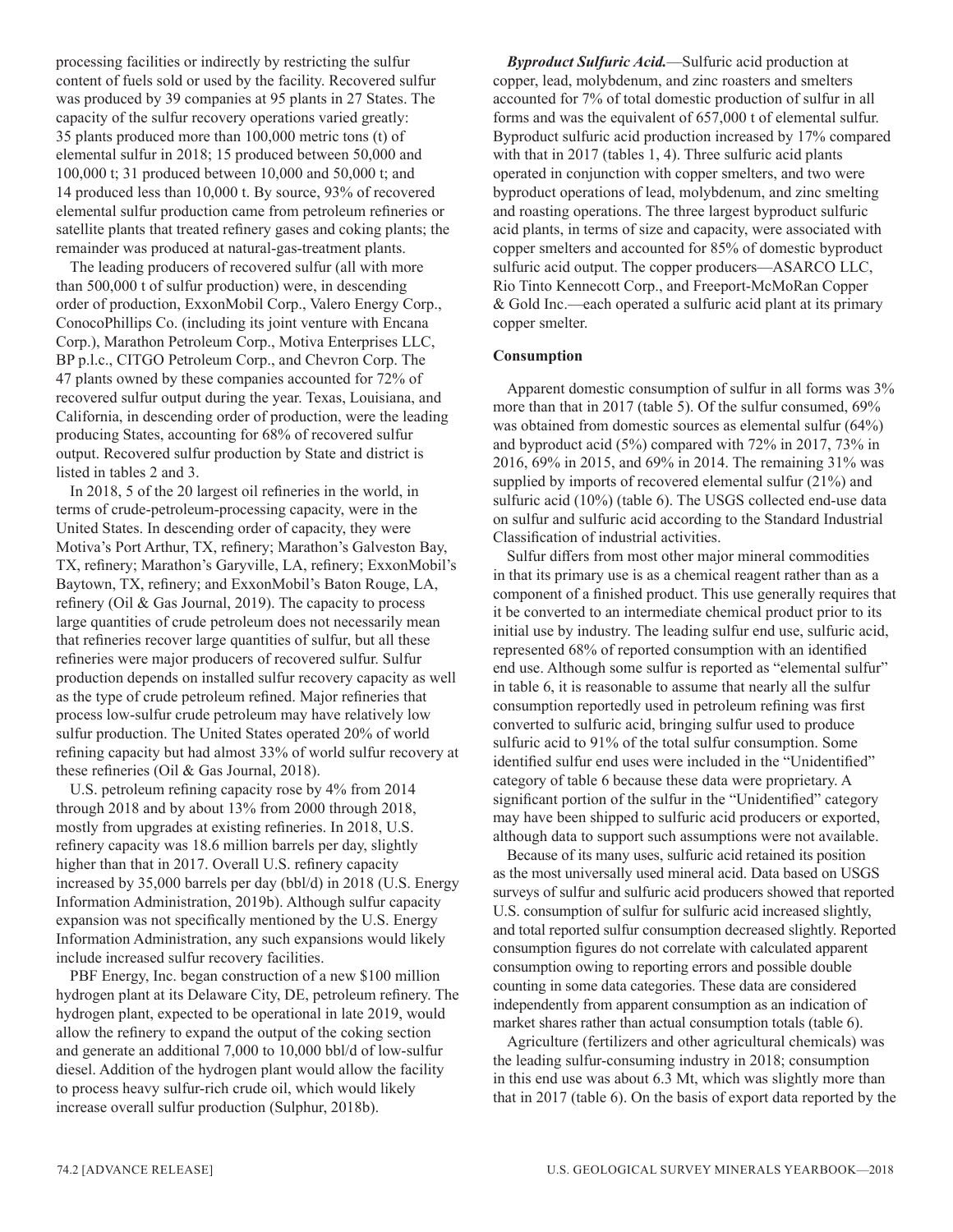U.S. Census Bureau (undated), the estimated quantity of sulfur needed to manufacture exported phosphatic fertilizers decreased by 10% to 2.0 Mt. In 2018, approximately 50% of the wet-process phosphoric acid produced was exported in the form of upgraded granular diammonium and monoammonium phosphate fertilizer and merchant-grade phosphoric acid.

In July 2018, Nutrien Ltd. announced that it would close its Geismar, LA, phosphate production facility by yearend 2018. When operating at capacity, the facility was estimated to consume 300,000 t/yr of sulfuric acid (Acuity Commodities, 2018).

The second-ranked end use for sulfur was in petroleum refining and other petroleum and coal products. Producers of sulfur and sulfuric acid reported that the consumption of sulfur in that end use increased by 5% from that in 2017 (table 6). Consumption of sulfuric acid in copper ore leaching, which was the third-ranked end use, increased by 16% (table 6).

Two types of companies recycle spent and contaminated sulfuric acid from petroleum alkylation—companies that produce acid for consumption in their own operations and then recycle their own spent acid, and companies that provide acid regeneration services to sulfuric acid users. The petroleumrefining industry was thought to be the leading source and consumer of recycled acid for use in its alkylation process, but insufficient data were available to make reasonable estimates.

#### **Stocks**

Yearend inventories of recovered elemental sulfur held by domestic producers decreased to 122,000 t, slightly lower than those in 2017 (table 1). On the basis of apparent consumption of all forms of sulfur, combined yearend stocks amounted to about a 4-day supply, which was the same as that in 2017. Final stocks in 2018 represented about 2% of the quantity held in inventories at the end of 1976, when sulfur stocks peaked at 5.65 Mt, a 7.4-month supply at that time (Shelton, 1980, p. 877). When the United States mined large quantities of sulfur, as in 1976, mining companies had the capacity to store large quantities. When mining of sulfur ceased in 2000, storage capacity declined significantly. Since that time, stocks have been relatively low because recovered sulfur producers have minimal storage capacity.

#### **Prices**

The unit value of sulfur produced in the United States was higher in 2018 than in 2017, as a result of higher 2018 international sulfur prices owing to regional low sulfur supplies from maintenance or weather outages, lower sulfur petroleum processed at refineries, and issues with the ability to transport the sulfur (Sulphur, 2018c). On the basis of value data reported to the USGS, the average unit value of shipments for all elemental sulfur was estimated to be \$81.20 per metric ton, which was 75% more than that in 2017 (table 1). The increased unit value reported by producers was higher than the trends in prices recorded in trade publications, which indicated a 55% increase in prices.

Contract prices for elemental sulfur at terminals in Tampa, FL, which were reported weekly in Green Markets, began the year at \$110 per long ton. By early October, prices increased to \$140 per long ton and remained at this price through yearend.

Prices vary greatly on a regional basis. Prices in Tampa, FL, usually were the highest reported in the United States because of the large demand for sulfur in the central Florida area. At yearend, U.S. west coast prices ranged from \$120 per long ton to \$130 per long ton. Nearly all the sulfur produced in some regions, such as the west coast, was processed at forming plants, incurring substantial costs to make solid sulfur in acceptable forms to be shipped overseas. The majority of west coast sulfur was shipped overseas.

World sulfur prices generally were higher than domestic prices in 2018. Although prices vary by location, provider, and type, the Abu Dhabi National Oil Co. (ADNOC) price is recognized as an indicator of world sulfur price trends. In 2018, the ADNOC contract price averaged about \$147 per metric ton, with the lowest price of \$125 per metric ton in May and the highest price of \$173 per metric ton in October and November (Fertilizer Week, 2019).

#### **Foreign Trade**

Elemental sulfur exports from the United States were 2.4 Mt. The average unit value of exported elemental sulfur was \$125 per metric ton, a 17% increase from \$107 per metric ton in 2017 (table 7). The leading destination for United States elemental sulfur was Mexico, followed by, in descending order of quantity, Brazil, Morocco, China, Canada, and New Caledonia. Export facilities on the U.S. gulf coast, which began shipping in 2006, have become significant outlets for exported sulfur. Exports from the gulf coast were 1.43 Mt, or 60% of the U.S. total. Exports from the west coast were 968,000 t, or 40% of total U.S. exports (table 1).

In 2018, the United States imported 2.2 Mt of elemental sulfur (table 9). Recovered elemental sulfur from Canada delivered to United States terminals and consumers in the liquid phase furnished 68% of United States sulfur import requirements. Total elemental sulfur imports in 2018 were 20% higher than those in 2017, and higher prices for imported material resulted in the value increasing by 86% compared with that in 2017. Imports from Canada, mostly by rail, were 10% higher than those in 2017 (table 9).

In addition to elemental sulfur, the United States imports and exports sulfuric acid. Sulfuric acid exports of 342,000 t were 39% higher than those in2017 (table 8). Sulfuric acid imports at about 3.0 Mt were about nine times greater than exports (tables 1, 10). Canada and Mexico were the leading sources of sulfuric acid imported into the United States, accounting for 78%, most of which was thought to be byproduct acid from nonferrous metal smelters. Shipments from Canada and some from Mexico came by rail, and the remaining imports came by ship, primarily from Asia and Europe. The tonnage of sulfuric acid imports increased 5% compared to that in 2017, and the value of imported sulfuric acid increased by 37%.

#### **World Review**

Of the 14 countries listed in table 11 that produced more than 1 Mt of sulfur, 12 obtained the majority of their production as recovered elemental sulfur. These 14 countries produced 88% of the total sulfur produced worldwide.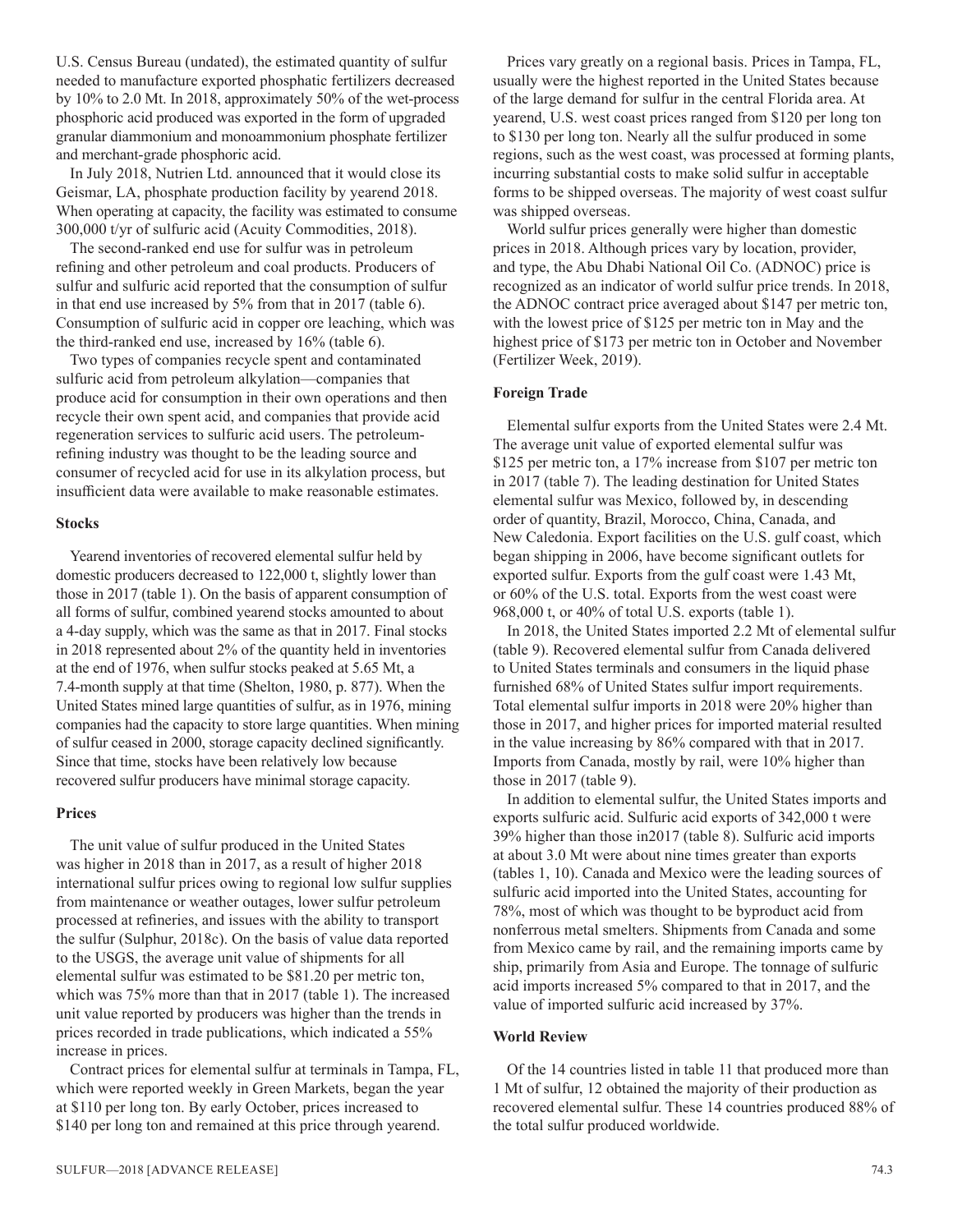The world sulfur industry was composed of two sectors discretionary and nondiscretionary. In the discretionary sector, the mining of sulfur or pyrites is the sole objective; this voluntary production of either sulfur or pyrites (mostly naturally occurring iron sulfide) is based on the mining of discrete deposits, with the objective of obtaining as nearly a complete recovery of the resource as economic conditions permit. In the nondiscretionary sector, sulfur or sulfuric acid is recovered as an involuntary byproduct; the quantity of output is subject to demand for the primary product and environmental regulations that limit atmospheric emissions of sulfur compounds irrespective of sulfur demand. Discretionary sources (Frasch, native, and pyrites), once the primary sources of sulfur in all forms, represented only 8% of the sulfur produced worldwide in 2018 (table 11).

The Frasch process is the term for hot-water mining of native sulfur associated with the caprock of salt domes and in sedimentary deposits; in this mining method, the native sulfur is melted underground with superheated water and brought to the surface by compressed air. The United States, where the Frasch process was developed early in the 20th century, was the leading producer of Frasch sulfur until 2000. Poland, with 660,000 t, was the only country that produced more than 300,000 t of native sulfur by using either the Frasch process or conventional mining methods (table 11). Small quantities of native sulfur were produced in Asia, Europe, and South America. The importance of pyrites to the world sulfur supply has significantly decreased; China and Finland were the top producers of sulfur from pyrites with China accounting for 86% of the world pyrite production.

Native sulfur production, including production of Frasch sulfur at Poland's last operating mine, was estimated to be about the same as that in 2017. Recovered elemental sulfur production and byproduct from metallurgy was slightly higher than that in 2017. Globally, production of sulfur from pyrites was estimated to have been the same as that in 2017. Pyrites is a less attractive alternative to elemental sulfur for sulfuric acid production, primarily because the environmental remediation cost of mining pyrites is high.

*Canada.*—Ranked fifth in the world in sulfur production, Canada was one of the leading sulfur and sulfuric acid exporters. In 2018, sulfur production, in all forms, in Canada was slightly lower than that in 2017 (table 11). About 80% of Canada's sulfur was recovered at natural gas and oil sands operations in Alberta; some sulfur was recovered from oil sands operations in Saskatchewan, petroleum refineries in other parts of the country, and as byproduct sulfuric acid from metallurgy. Canada's sulfur production was expected to remain stable over the medium term and may increase during the long term as a result of expanded oil sands production.

Environment and Climate Change Canada (2019) published information on Canada's sulfur emissions in 2017, which indicated a 9% decrease from those in 2016 and a 69% decrease from those in 1990. Sulfur emissions in Canada have declined as the result of improved sulfur recovery technology at nonferrous metal smelters but also as a result of reduced emissions from coal-fired, electric-power-generating utilities and plant closures, as well as a reduction in emissions from the petroleum-refining

sector. Further decreases in sulfur emissions were achieved through the implementation of low-sulfur fuel standards.

*China.*—China was the leading global producer of sulfur in all forms and the leading producer of pyrites, with about 25% of its sulfur in all forms coming from that source (table 11). The country was the leading sulfur importer with a total of about 11 Mt, which was about one-third of global trade. Imports represented 55% to 60% of elemental sulfur consumption in China, the bulk of which was used to manufacture sulfuric acid (Sulphur, 2018a).

China's Ministry of Transport announced the expansion of its coastal Emission Control Areas to encompass China's entire coastline. Beginning January 1, 2020, all large vessels would be required to burn bunker fuels with 0.5% sulfur content and smaller vessels would be required to use bunker fuels with 10 parts per million sulfur when the vessels were inland waterways. The policy also required seagoing vessels to use bunker fuels with 0.1% sulfur when entering inland waterway areas in China. (Sulphur, 2019a).

#### **Outlook**

Worldwide recovered sulfur output is expected to increase as a result of higher sulfur recovery in the oil and gas sector. New sulfur supplies would mostly come from Kuwait, India, and Saudi Arabia. Through 2015, worldwide production of sulfur was nearly equal to consumption; however, in 2016 sulfur was in surplus. In 2017 and 2018, sulfur production was not enough to meet demand because of project delays and production declines at existing facilities (Prud'homme, 2018, p. 54).

Since 2000, recovered sulfur production in the United States has been relatively stable, averaging about 8.7 million metric tons per year. Production from natural gas operations is expected to increase from that in 2018 as more natural gas is recovered from shale formations as improved technologies reduce natural gas production costs (U.S. Energy Information Administration, 2019a, p. 78).

Domestic byproduct sulfuric acid production may fluctuate somewhat as the copper industry reacts to market conditions and varying prices by adjusting output at operating smelters. Worldwide, the outlook for byproduct acid is more predictable. Because copper production costs in some countries are lower than those in the United States, acid production from those countries has increased, and continued increases are likely. Many copper producers have installed more efficient sulfuric acid plants to limit sulfur dioxide emissions at new and existing smelters. Worldwide, sulfur emissions at nonferrous smelters declined as a result of improved sulfur recovery; increased byproduct acid production is likely to become more a function of metal demand than a function of improved recovery technology. Byproduct sulfuric acid production in the United States has decreased by 36% since 2000. China's smelter acid production has nearly doubled in the past 10 years; however, the rate of increase had begun to slow. China has invested in new copper smelter capacity, which is likely to result in increased sulfuric acid production. China now represents 40% of copper smelter production worldwide (Sulphur, 2019b).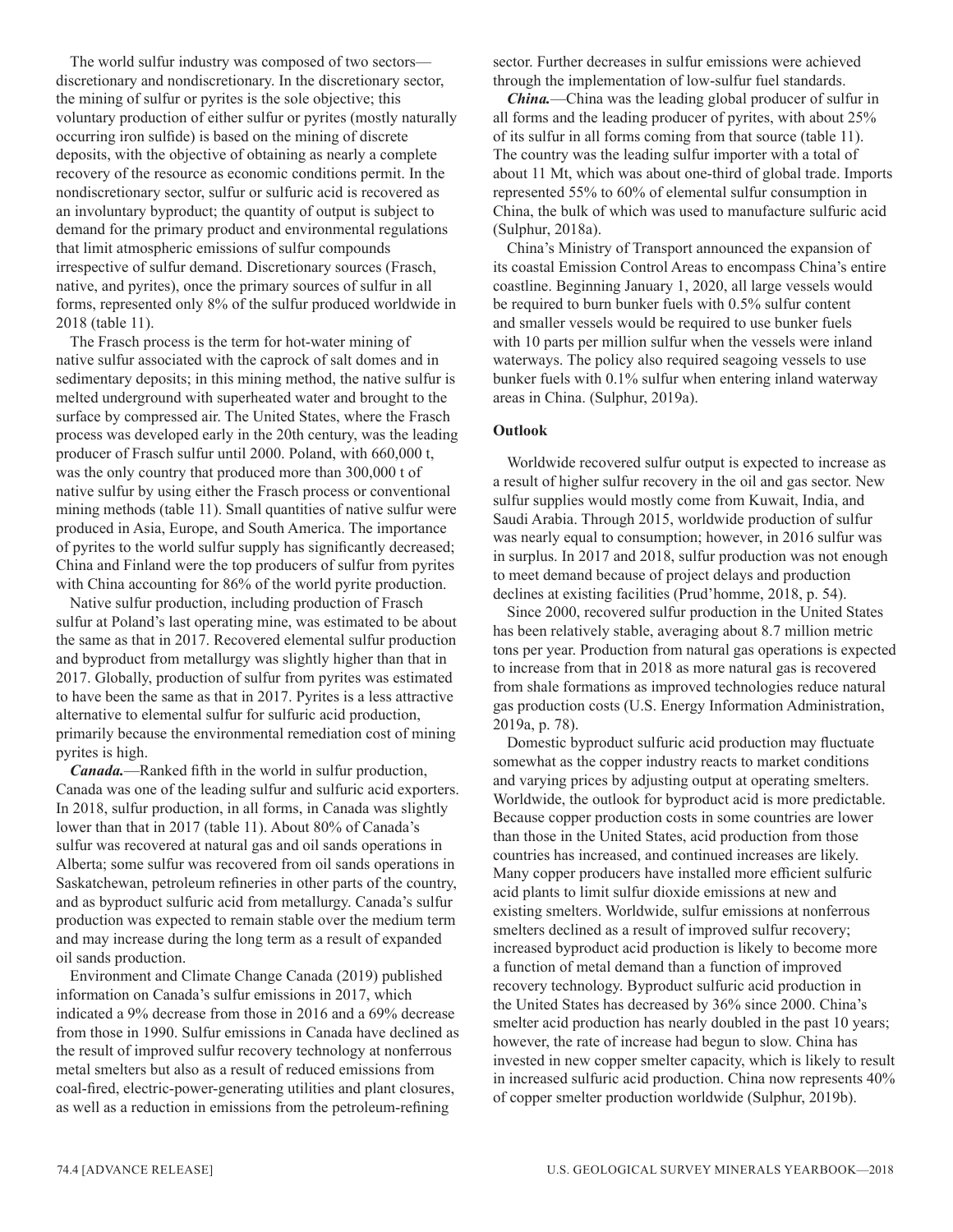Frasch sulfur and pyrites production, however, are unlikely to have significant long-term increases. Because of the continued increases in elemental sulfur recovery and byproduct sulfuric acid production for environmental reasons, discretionary sulfur has become increasingly less important as demonstrated by the lack of expansion in the Frasch sulfur industry. The Frasch process has become the high-cost process for elemental sulfur production, and any new projects would require sulfur prices to increase enough to justify the initial investment. Pyrites, with significant direct production costs, are an even higher cost raw material for sulfuric acid production when the environmental aspects are considered. Discretionary sulfur output is likely to decline. The decrease likely will be pronounced when large operations are closed for economic reasons, as was the case in 2000 and 2001.

For the long term, sulfur and sulfuric acid likely will continue to be important in agricultural and industrial applications. Phosphate processing, mainly for agricultural uses, continues to be the dominant use of sulfuric acid (about 60%). Phosphate fertilizer is expected to remain a leading end use because the global demand for fertilizer remains strong. Ore leaching (about 10%) likely will be the largest area of sulfur consumption growth. Copper and nickel leaching are major consumers of sulfuric acid; however, high costs and technical difficulties in the high-pressure acid leach process for nickel may result in the use of less expensive options. In addition, uses of sulfuric acid are expanding in other industrial applications such as titanium dioxide pigment production in China and Europe and, caprolactam (used in the production of nylon 6 fibers) manufacturing (Sulphur, 2018d).

#### **References Cited**

- Acuity Commodities, 2018, Nutrien to stop consuming sulfuric acid at Geismar: Acuity Commodities, Acuity news & info, July 5. (Accessed March 26, 2020, via https://www.acuitycommodities.com.)
- Bureau of Safety and Environmental Enforcement, 2018, BSEE reports Hurricane Michael activity statistics—Oct. 11, 2018: Washington, DC, Bureau of Safety and Environmental Enforcement, October 11. (Accessed November 19, 2019, at https://www.bsee.gov/newsroom/latest-news/ statements-and-releases/press-releases/bsee-reports-hurricane-michael-22.)
- Environment and Climate Change Canada, 2019, Air pollutant emissions: Gatineau, Quebec, Canada, Environment and Climate Change Canada, July 31. (Accessed December 5, 2019, at https://www.canada.ca/en/ environment-climate-change/services/environmental-indicators/air-pollutantemissions.html.)
- Fertilizer Week, 2019, Fertilizer Week historical prices January 3, 2019: Fertilizer Week, January 3. (Accessed March 31, 2020, via https://www.crugroup.com/prices/fertilizers/?term=sulphur.)
- International Maritime Organization, 2018, Implementation of Sulphur 2020 limit—Carriage ban adopted: International Maritime Organization press briefing, October 26. (Accessed March 31, 2020, at http://www.imo.org/en/ MediaCentre/PressBriefings/Pages/19-Implementation-of-sulphur-2020 limit-.aspx.)
- Oil & Gas Journal, 2018, 2018 worldwide refining capacity summary: Oil & Gas Journal, 2 p. (Accessed November 19, 2019, via http://www.ogj.com/ogjsurvey-downloads.html.)
- Oil & Gas Journal, 2019, Worldwide, U.S. refinery survey—Capacities as of Jan. 1, 2019: Oil & Gas Journal, 24 p. (Accessed November 18, 2019, via https://www.ogj.com/ogj-survey-downloads/worldwide-refining.)
- Prud'homme, Michel, 2018, Medium-term outlook for fertilizers and raw materials global supply 2018–2022: Paris, France, International Fertilizer Association Annual Conference, Berlin, Germany, June 18–20, 70 p. (Accessed March 31, 2020, via https://www.fertilizer.org.)
- Shelton, J.E., 1980, Sulfur and pyrites, *in* Metals and minerals: U.S. Bureau of Mines Minerals Yearbook 1978–79, v. I, p. 877–897.
- Sulphur, 2018a, China's sulphur import consortium: Sulphur, no. 377, July–August, p. 20–22.
- Sulphur, 2018b, Delaware City looks to process more sulphur: Sulphur, no. 378, September–October, p. 14.
- Sulphur, 2018c, Market insight–Sulphur: Sulphur, no. 378, September–October, p. 6.
- Sulphur, 2018d, Sulphur surplus continues–for now: Sulphur, no. 379, November–December, p. 24–27.
- Sulphur, 2019a, China–New sulphur limits on shipping boost low sulphur fuel demand: Sulphur, no. 380, January–February, p. 10.
- Sulphur, 2019b, Copper market to boost acid production: Sulphur, no. 380, January–February, p. 24–26.
- U.S. Census Bureau, [undated], USA Trade® Online: U.S. Census Bureau. (Accessed April 1, 2020, at https://usatrade.census.gov/.)
- U.S. Energy Information Administration, 2019a, Annual energy outlook 2019 with projections to 2050: U.S. Energy Information Administration, January 24, 163 p. (Accessed April 1, 2020, at https://www.eia.gov/outlooks/ aeo/pdf/aeo2019.pdf.)
- U.S. Energy Information Administration, 2019b, Refinery utilization and capacity: U.S. Energy Information Administration, July. (Accessed August 28, 2019, at [http://www.eia.gov/dnav/pet/pet\\_pnp\\_unc\\_dcu\\_nus\\_a.](http://www.eia.gov/dnav/pet/pet_pnp_unc_dcu_nus_a.htm) [htm](http://www.eia.gov/dnav/pet/pet_pnp_unc_dcu_nus_a.htm).)

#### **GENERAL SOURCES OF INFORMATION**

#### **U.S. Geological Survey Publications**

Historical Statistics for Mineral and Material Commodities in the United States. Data Series 140.

- Sulfur. Ch. in Mineral Commodity Summaries, annual.
- Sulfur. Ch. in United States Mineral Resources, Professional Paper 820, 1973.
- Sulfur. Mineral Industry Surveys, monthly.

#### **Other**

- Acuity Commodities, biweekly.
- Chemical and Engineering News, weekly.
- Chemical Engineering, weekly.
- Fertilizer International, bimonthly.
- Fertilizer Week, weekly.

Green Markets, weekly.

ICIS North America Sulphur Review, monthly.

Industrial Minerals, monthly.

Oil & Gas Journal, weekly.

Sulfur. Ch. in Mineral Facts and Problems, U.S. Bureau of Mines Bulletin 675, 1985.

Sulphur, bimonthly.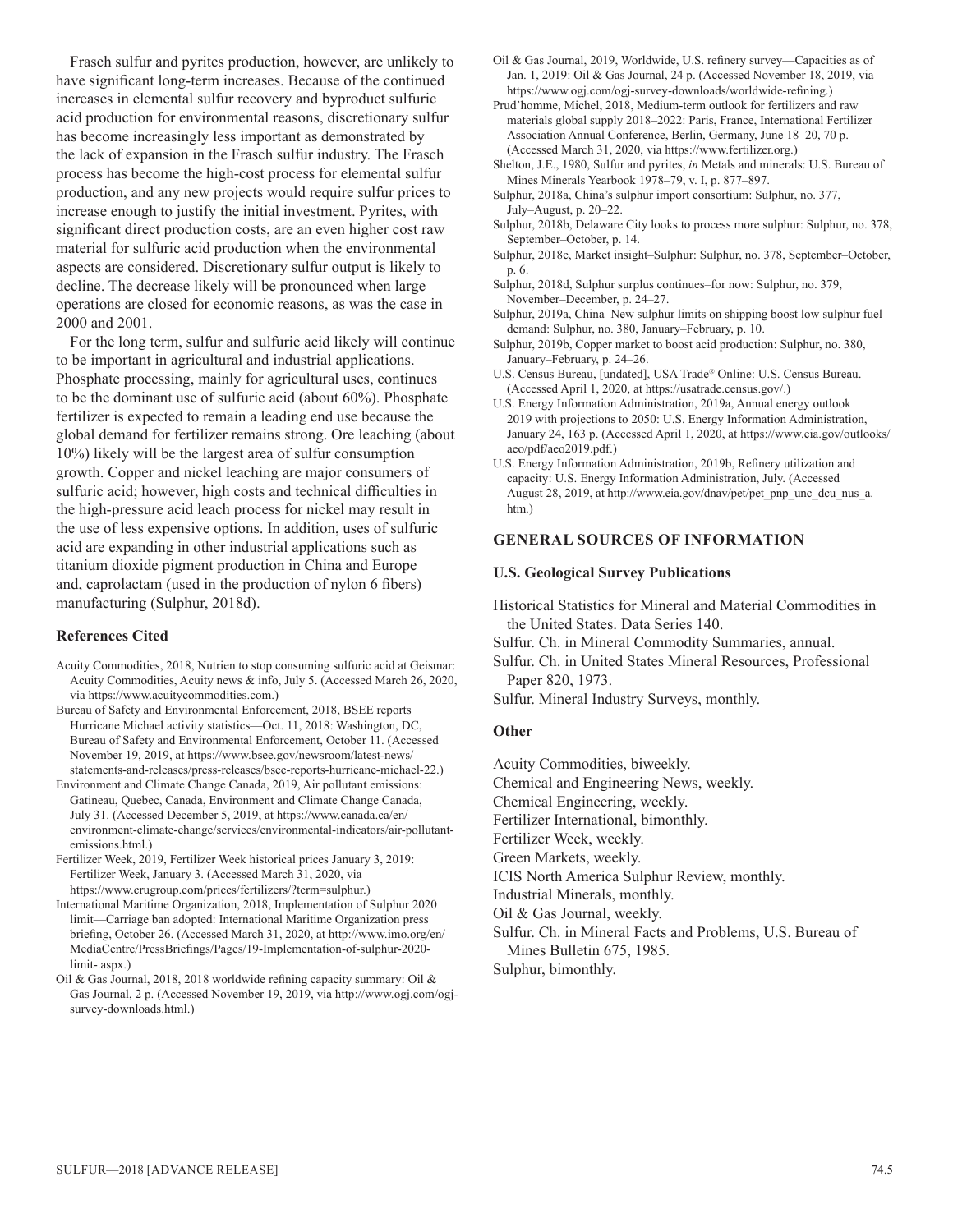#### TABLE 1 SALIENT SULFUR STATISTICS $^1$

(Thousand metric tons, sulfur content, and thousand dollars unless otherwise specified)

|                                                                               | 2014     | 2015                   | 2016                  | 2017                   | 2018    |
|-------------------------------------------------------------------------------|----------|------------------------|-----------------------|------------------------|---------|
| <b>United States:</b>                                                         |          |                        |                       |                        |         |
| Quantity:                                                                     |          |                        |                       |                        |         |
| Production:                                                                   |          |                        |                       |                        |         |
| Recovered                                                                     | 9,050    | 8,890                  | 9.070                 | 9.070                  | 9,000   |
| Other                                                                         | 587      | 646                    | 673                   | $560$ <sup>r</sup>     | 657     |
| Total                                                                         | 9,630    | 9,540                  | 9,740                 | $9,630$ <sup>r</sup>   | 9,660   |
| Shipments:                                                                    |          |                        |                       |                        |         |
| Recovered                                                                     | 9,080    | 8,910                  | 9.080                 | 9,120                  | 9,020   |
| Other                                                                         | 587      | 646                    | 673                   | $560$ <sup>r</sup>     | 657     |
| Total                                                                         | 9,670    | 9,560                  | 9,750                 | $9,680$ <sup>r</sup>   | 9,680   |
| Exports:                                                                      |          |                        |                       |                        |         |
| Elemental                                                                     | 2,010    | $1,850$ <sup>r</sup>   | 2,060                 | 2,340                  | 2,390   |
| Sulfuric acid                                                                 | 53       | 58                     | 59                    | 80 <sup>r</sup>        | 112     |
| Imports:                                                                      |          |                        |                       |                        |         |
| Elemental <sup>e</sup>                                                        | 2,370    | 2,240                  | $1,810$ <sup>r</sup>  | 1,850                  | 2,230   |
| Sulfuric acid                                                                 | 1,000    | 1,160                  | 1,050                 | 954                    | 997     |
| Consumption, all forms $2$                                                    | 11.000   | 11.100                 | 10.500                | 10.100                 | 10,400  |
| Stocks, December 31, producer, recovered                                      | 141      | 138                    | 144                   | 124                    | 122     |
| Value:                                                                        |          |                        |                       |                        |         |
| Shipments, free on board (f.o.b.) mine or plant:                              |          |                        |                       |                        |         |
| Recovered <sup>e</sup>                                                        | 734,000  | 781,000                | 344,000               | 423,000                | 732,000 |
| Other                                                                         | 92,100   | 75,500                 | 64,800                | 62,500                 | 88,000  |
| Total                                                                         | 826,000  | 857,000                | 409,000               | 486,000                | 820,000 |
| Exports, elemental                                                            | 315,000  | 284,000                | 214,000               | $251,000$ <sup>r</sup> | 299,000 |
| Imports, elemental                                                            | 134,000  | $142,000$ <sup>r</sup> | $81,700$ <sup>r</sup> | $110,000$ <sup>r</sup> | 205,000 |
| dollars per metric ton<br>Price, elemental, f.o.b. mine or plant <sup>e</sup> | 80.10    | 87.60                  | 37.90                 | $46.40$ <sup>r</sup>   | 81.20   |
| World, production, all forms (including pyrites)                              | 77,900 r | 77,800 r               | 78,900 r              | 79,700 r               | 79,400  |

eEstimated. <sup>r</sup>Revised.

 $2$ Calculated as shipments minus exports plus imports. <sup>1</sup>Table includes data available through April 23, 2020. Data are rounded to no more than three significant digits; may not add to totals shown.

#### TABLE 2 RECOVERED SULFUR PRODUCED AND SHIPPED IN THE UNITED STATES, BY STATE<sup>1</sup>

| (Thousand metric tons and thousand dollars) |  |  |  |  |
|---------------------------------------------|--|--|--|--|
|---------------------------------------------|--|--|--|--|

|                    |            | 2017<br>2018    |                    |            |           |                    |  |
|--------------------|------------|-----------------|--------------------|------------|-----------|--------------------|--|
|                    |            | Shipments       |                    |            | Shipments |                    |  |
| <b>State</b>       | Production | <b>Quantity</b> | Value <sup>e</sup> | Production | Quantity  | Value <sup>e</sup> |  |
| Alabama            | 139        | 140             | 9,510              | 136        | 135       | 13,200             |  |
| California         | 1,160      | 1,160           | 51,600             | 1,210      | 1,210     | 92,000             |  |
| Illinois           | 557        | 555             | 18,500             | 587        | 589       | 41,400             |  |
| Louisiana          | 1,590      | 1,590           | 83,400             | 1,540      | 1,540     | 133,000            |  |
| Ohio               | 154        | 154             | 6,500              | 132        | 132       | 9,030              |  |
| Texas              | 3,380      | 3,380           | 186,000            | 3,380      | 3,390     | 341,000            |  |
| Washington         | 156        | 156             | 4,760              | 158        | 159       | 6,850              |  |
| Wyoming            | 543        | 548             | 12,700             | 509        | 511       | 15,900             |  |
| Other <sup>2</sup> | 1,390      | 1,440           | 50,000             | 1,340      | 1,360     | 80,300             |  |
| Total              | 9,070      | 9,120           | 423,000            | 9,000      | 9,020     | 732,000            |  |

e Estimated.

<sup>1</sup>Table includes data available through April 23, 2020. Data are rounded to no more than three significant digits; may not add to totals shown. 2 Includes Colorado, Delaware, Florida, Indiana, Kansas, Kentucky, Michigan, Minnesota, Mississippi, Montana, New Jersey, New Mexico, North Dakota, Oklahoma, Pennsylvania, Tennessee, Utah, and Wisconsin.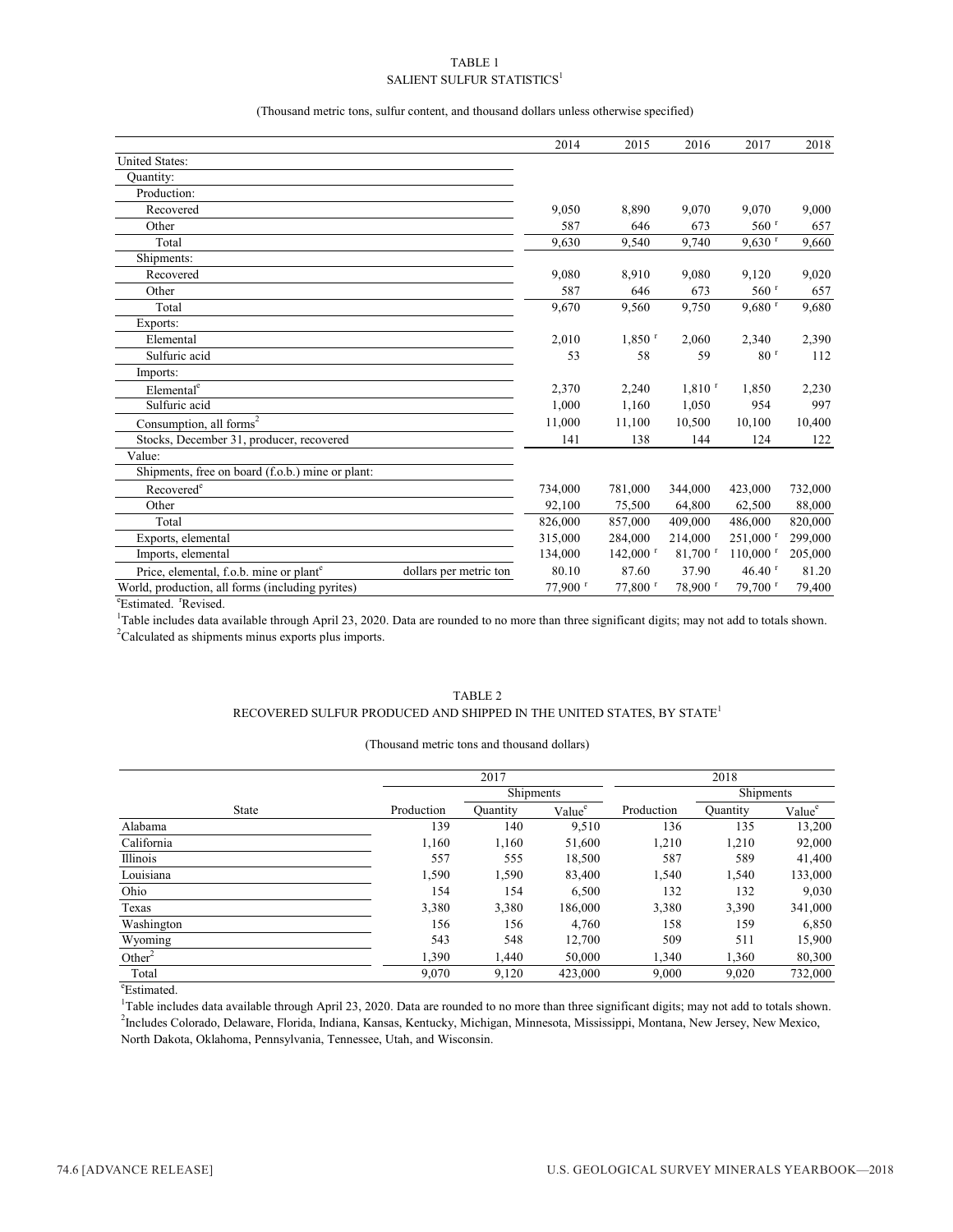#### TABLE 3 RECOVERED SULFUR PRODUCED AND SHIPPED IN THE UNITED STATES, BY PETROLEUM ADMINISTRATION FOR DEFENSE (PAD) DISTRICT<sup>1</sup>

| (Thousand metric tons) |  |
|------------------------|--|
|                        |  |

|                     | 2017       |           | 2018       |           |  |
|---------------------|------------|-----------|------------|-----------|--|
| District and source | Production | Shipments | Production | Shipments |  |
| PAD 1:              |            |           |            |           |  |
| Petroleum and coke  | 216        | 217       | 241        | 240       |  |
| Natural gas         | 13         | 13        | 13         | 13        |  |
| Total               | 230        | 231       | 254        | 253       |  |
| PAD <sub>2</sub> :  |            |           |            |           |  |
| Petroleum and coke  | 1,400      | 1,400     | 1,340      | 1,340     |  |
| Natural gas         |            | 6         | 6          | 6         |  |
| Total               | 1,410      | 1,400     | 1,340      | 1,350     |  |
| PAD 3:              |            |           |            |           |  |
| Petroleum and coke  | 5,300      | 5,320     | 5,280      | 5,280     |  |
| Natural gas         | 146        | 146       | 127        | 126       |  |
| Total               | 5,450      | 5,460     | 5,410      | 5,410     |  |
| PAD 4 and PAD 5:    |            |           |            |           |  |
| Petroleum and coke  | 1,490      | 1,520     | 1,520      | 1,530     |  |
| Natural gas         | 496        | 501       | 473        | 476       |  |
| Total               | 1,990      | 2,020     | 2,000      | 2,010     |  |
| Grand total         | 9,070      | 9,120     | 9,000      | 9,020     |  |
| Of which:           |            |           |            |           |  |
| Petroleum and coke  | 8,410      | 8,450     | 8,380      | 8,400     |  |
| Natural gas         | 662        | 666       | 619        | 621       |  |

<sup>1</sup>Table includes data available through April 23, 2020. Data are rounded to no more than three significant digits; may not add to totals shown.

#### TABLE 4

#### BYPRODUCT SULFURIC ACID PRODUCED IN THE UNITED STATES<sup>1</sup>

#### (Thousand metric tons, sulfur content, and thousand dollars)

| Type of plant              | 2017               | 2018   |
|----------------------------|--------------------|--------|
| Copper <sup>2</sup>        | 489                | 586    |
| Zinc, lead, and molybdenum | $71$ <sup>r</sup>  |        |
| Total:                     |                    |        |
| Quantity                   | $560$ <sup>r</sup> | 657    |
| Value                      | 62,500             | 88,000 |

r Revised.

<sup>1</sup>Table includes data available through April 23, 2020. Data are rounded to no more than three significant digits; may not add to totals shown.

 $2$ Excludes acid made from pyrites concentrates.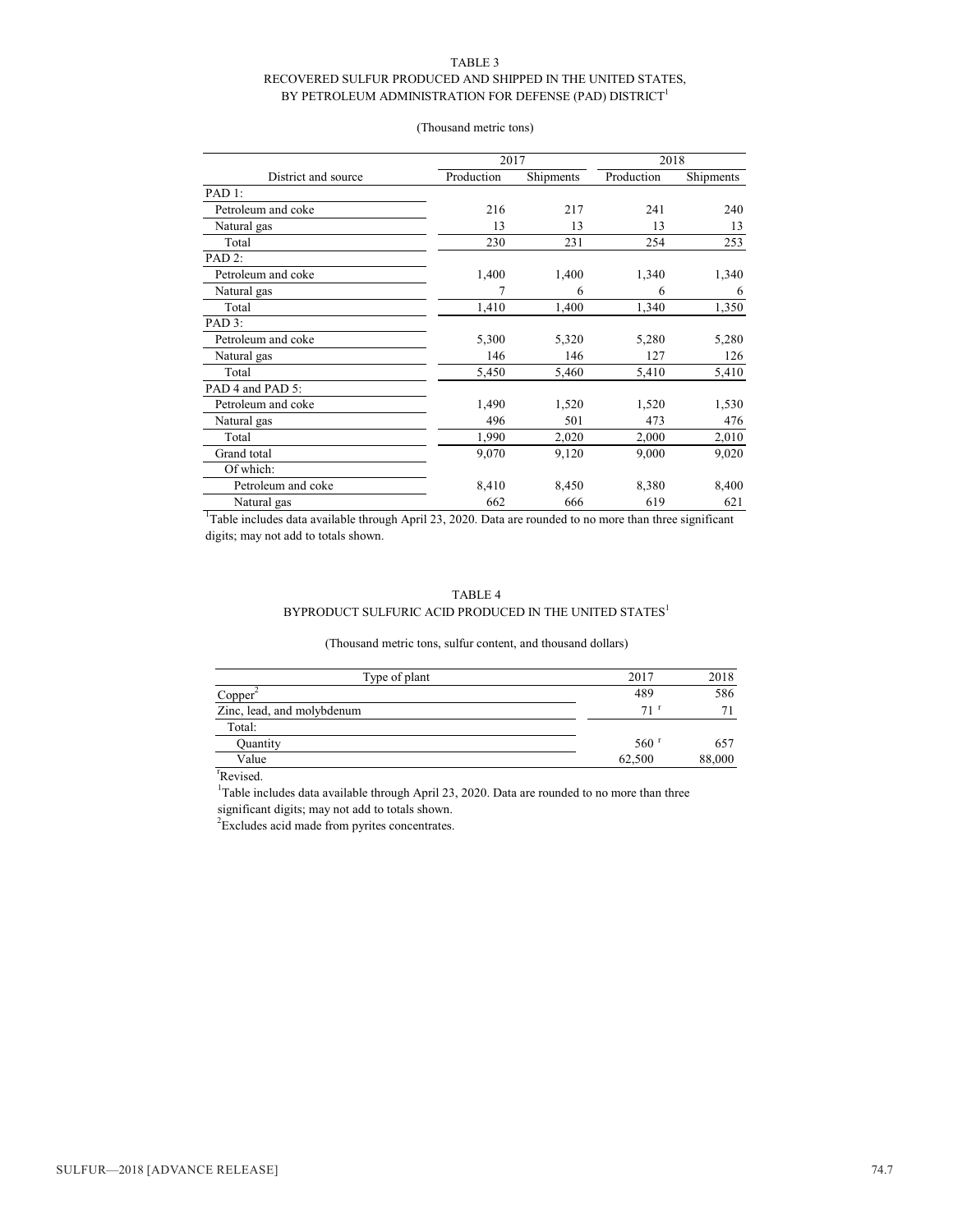#### TABLE 5

#### CONSUMPTION OF SULFUR IN THE UNITED STATES BY  $\mathsf{TYPE}^1$

#### (Thousand metric tons, sulfur content)

| Type                     | 2017                 | 2018   |
|--------------------------|----------------------|--------|
| Elemental sulfur:        |                      |        |
| Shipments                | 9,120                | 9,020  |
| Exports                  | 2,340                | 2,390  |
| Imports                  | 1,850 °              | 2,230  |
| Total                    | 8,630 °              | 8,860  |
| Byproduct sulfuric acid: |                      |        |
| Shipments                | $560$ <sup>r</sup>   | 657    |
| Exports <sup>2</sup>     | 80 <sup>r</sup>      | 112    |
| Imports <sup>2</sup>     | 954                  | 997    |
| Total                    | $1,430$ <sup>r</sup> | 1,540  |
| Grand total              | $10,100$ $\degree$   | 10,400 |

<sup>e</sup>Estimated. <sup>r</sup>Revised.

 $2^2$ May include sulfuric acid other than byproduct. <sup>1</sup>Table includes data available through April 23, 2020. Crude sulfur or sulfur content. Data are rounded to no more than three significant digits; may not add to totals shown. Consumption is calculated as shipments minus exports plus imports.

#### TABLE 6 SULFUR AND SULFURIC ACID SOLD OR USED IN THE UNITED STATES, BY END  $\mathrm{USE}^1$

#### (Thousand metric tons, sulfur content)

|                       |                                         | Sulfuric acid                 |       |                     |       |                       |        |  |
|-----------------------|-----------------------------------------|-------------------------------|-------|---------------------|-------|-----------------------|--------|--|
|                       |                                         | Elemental sulfur <sup>3</sup> |       | (sulfur equivalent) |       | Total                 |        |  |
| SIC <sup>2</sup> code | End use                                 | 2017                          | 2018  | 2017                | 2018  | 2017                  | 2018   |  |
| 102                   | Copper ores                             | $-$                           | $-$   | 239                 | 278   | 239                   | 278    |  |
| 1094                  | Uranium and vanadium ores               |                               |       | 2                   | 1     | $\overline{2}$        | -1     |  |
| 10                    | Other ores                              |                               | $-$   | $65$ <sup>r</sup>   | 93    | $65$ <sup>r</sup>     | 93     |  |
| 26, 261               | Pulp mills and paper products           | W                             | W     | 125                 | 139   | 125                   | 139    |  |
| 28, 285,              | Inorganic pigments, paints, and allied  |                               |       |                     |       |                       |        |  |
| 286, 2816             | products; industrial organic chemicals; |                               |       |                     |       |                       |        |  |
|                       | other chemical products <sup>4</sup>    | W                             | W     | 90                  | 107   | 90                    | 107    |  |
| 281                   | Other inorganic chemicals               | W                             | W     | 61                  | 67    | 61                    | 67     |  |
| 282, 2822             | Synthetic rubber and other plastic      |                               |       |                     |       |                       |        |  |
|                       | materials and synthetics                | W                             | W     | 7                   | 12    | 7                     | 12     |  |
| 284                   | Soaps and detergents                    |                               |       | 5                   | 5     | 5                     | 5      |  |
| 286                   | Industrial organic chemicals            |                               |       | 14                  | 12    | 14                    | 12     |  |
| 2873                  | Nitrogenous fertilizers                 |                               | --    | 305                 | 311   | 305                   | 311    |  |
| 2874                  | Phosphatic fertilizers                  |                               | --    | 5.010               | 5.070 | 5.010                 | 5,070  |  |
| 2879                  | Pesticides                              |                               |       | 11                  | 16    | 11                    | 16     |  |
| 287                   | Other agricultural chemicals            | 911                           | 877   | 22                  | 22    | 933                   | 899    |  |
| 2892                  | Explosives                              |                               |       | 8                   | 8     | 8                     | 8      |  |
| 2899                  | Water-treating compounds                |                               |       | 31                  | 51    | 31                    | 51     |  |
| 28                    | Other chemical products                 |                               |       | 76                  | 93    | 76                    | 93     |  |
| 29, 291               | Petroleum refining and other petroleum  |                               |       |                     |       |                       |        |  |
|                       | and coal products                       | 2,180                         | 2,300 | 347                 | 338   | 2,520                 | 2,640  |  |
| 331                   | Steel pickling                          |                               |       | 11                  | 11    | 11                    | 11     |  |
| 3691                  | Storage batteries (acid)                |                               |       | 21                  | 21    | 21                    | 21     |  |
|                       | Exported sulfuric acid                  | --                            | --    | 72                  | 72    | 72                    | 72     |  |
|                       | Total identified                        | 3,090                         | 3,180 | 6,520               | 6,730 | 9,610                 | 9,910  |  |
|                       | Unidentified                            | 2,350                         | 2,190 | 128 <sup>r</sup>    | 63    | $2,130$ <sup>r</sup>  | 1,910  |  |
|                       | Grand total                             | 5,440                         | 5,370 | 6,650               | 6,790 | $11,700$ <sup>r</sup> | 11,800 |  |

<sup>r</sup> Revised. W Withheld to avoid disclosing company proprietary data; included with "Unidentified." -- Zero.

<sup>1</sup>Table includes data available through April 23, 2020. Data are rounded to no more than three significant digits; may not add to totals shown.

<sup>2</sup>Standard Industrial Classification.

<sup>3</sup>Does not include elemental sulfur used for production of sulfuric acid.

<sup>4</sup>No elemental sulfur was used in inorganic pigments, paints, and allied products.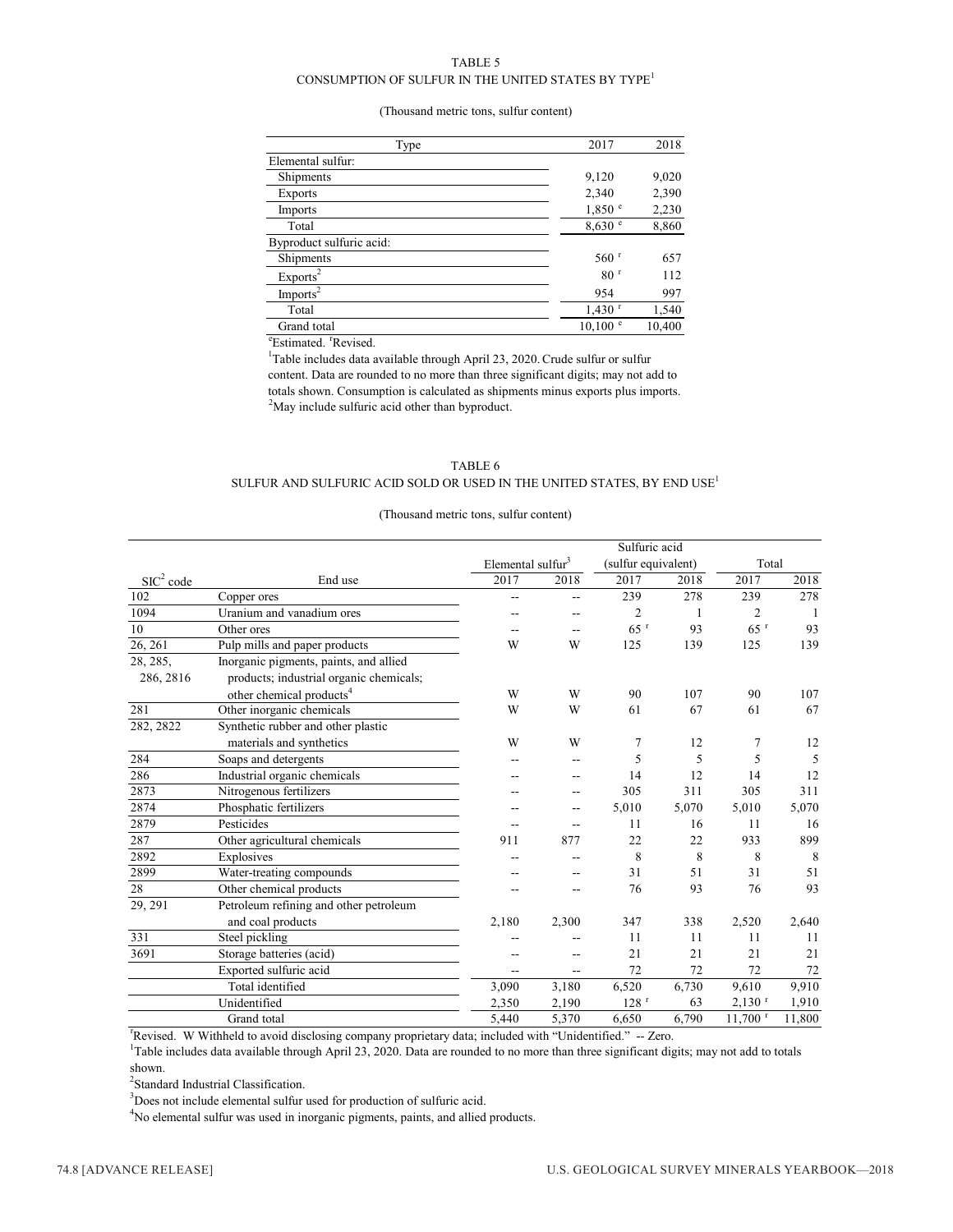#### TABLE 7

#### U.S. EXPORTS OF ELEMENTAL SULFUR, BY COUNTRY OR LOCALITY<sup>1</sup>

#### (Thousand metric tons and thousand dollars)

|                     | 2017     |                        | 2018     |         |
|---------------------|----------|------------------------|----------|---------|
| Country or locality | Quantity | Value                  | Quantity | Value   |
| <b>Brazil</b>       | 710      | $72,800$ <sup>r</sup>  | 650      | 88,400  |
| Canada              | 211      | 8,810 <sup>r</sup>     | 154      | 9,400   |
| China               | 328      | 50,800                 | 254      | 32,200  |
| Mexico              | 464      | 45,000                 | 686      | 96,300  |
| Morocco             | 346      | 32,000                 | 334      | 39,000  |
| New Caledonia       | 106      | 8,730                  | 102      | 11,700  |
| Other               | 178      | 32,700                 | 214      | 22,200  |
| Total               | 2,340    | $251,000$ <sup>r</sup> | 2.390    | 299,000 |

r Revised.

<sup>1</sup>Table includes data available through April 23, 2020. Data are rounded to no more than three significant digits; may not add to totals shown.

TABLE 8

Source: U.S. Census Bureau.

| U.S. EXPORTS OF SULFURIC ACID (100% $H_2SO_4$ ), BY COUNTRY OR LOCALITY <sup>1</sup> |                        |                       |                 |             |
|--------------------------------------------------------------------------------------|------------------------|-----------------------|-----------------|-------------|
|                                                                                      | 2017                   |                       | 2018            |             |
|                                                                                      | Quantity               | Value                 | <b>Quantity</b> | Value       |
| Country or locality                                                                  | (metric tons)          | (thousands)           | (metric tons)   | (thousands) |
| Canada                                                                               | 133,000                | \$11,800              | 154,000         | \$14,200    |
| Chile                                                                                | 19,100                 | 1,750                 |                 |             |
| Colombia                                                                             | 16                     | 13                    | 11,300          | 45          |
| Ireland                                                                              | 7,100                  | 9,360                 | 7,620           | 10,100      |
| Israel                                                                               | 3,010                  | 4,110                 | 2,500           | 3,270       |
| Jamaica                                                                              | 4,320                  | 276                   | 8,200           | 541         |
| Korea, Republic of                                                                   | 4,670                  | 310                   | 3,600           | 284         |
| Mexico                                                                               | 54,300                 | 1,170                 | 58,500          | 1,130       |
| Saudi Arabia                                                                         | 3,320                  | 49                    | 5,940           | 369         |
| Singapore                                                                            | 52                     | 101                   | 3,140           | 167         |
| Suriname                                                                             | 15,900                 | 575                   | 17,000          | 1,250       |
| Taiwan                                                                               | 125                    | 157                   | 6,950           | 405         |
| Venezuela                                                                            | 3 <sup>r</sup>         | 6 <sup>r</sup>        | 59,400          | 7,410       |
| Other                                                                                | $1,210$ <sup>r</sup>   | $1,220$ <sup>r</sup>  | 3,860           | 1,220       |
| Total                                                                                | $246,000$ <sup>r</sup> | $30,900$ <sup>r</sup> | 342,000         | 40,400      |

<sup>r</sup>Revised. -- Zero.

<sup>1</sup>Table includes data available through April 23, 2020. Data are rounded to no more than three significant digits; may not add to totals shown.

Source: U.S. Census Bureau.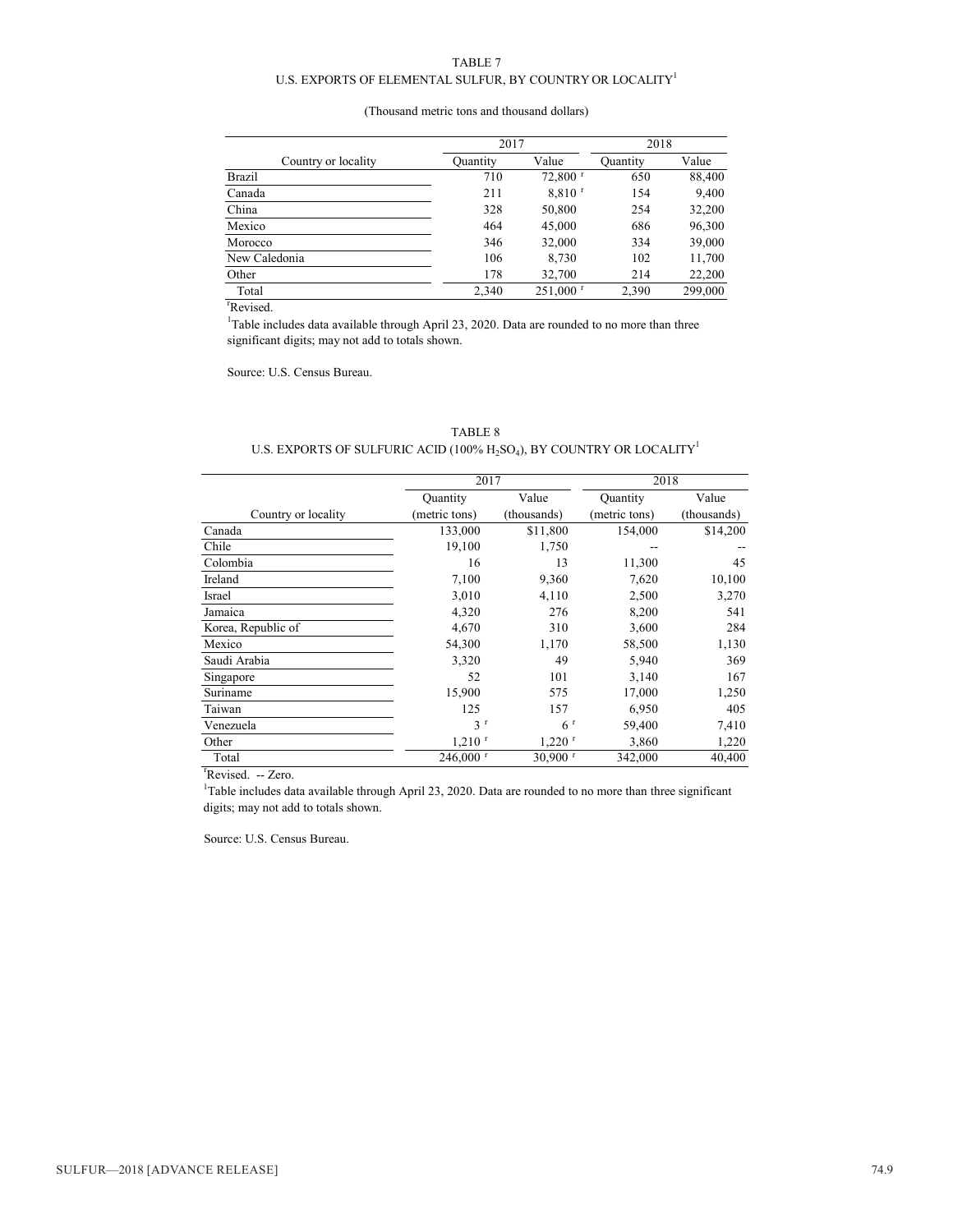#### TABLE 9 U.S. IMPORTS OF ELEMENTAL SULFUR, BY COUNTRY OR LOCALITY  $^{\rm l}$

#### (Thousand metric tons and thousand dollars)

|        |                     |          | 2017                   |          | 2018               |
|--------|---------------------|----------|------------------------|----------|--------------------|
|        | Country or locality | Ouantity | Value <sup>2</sup>     | Quantity | Value <sup>2</sup> |
| Canada |                     | 1,380    | 49,600                 | 1,510    | 90,600             |
| Mexico |                     | 15       | 753                    | (3)      |                    |
| Other  |                     | 461      | 59,700 $^{\rm r}$      | 722      | 115,000            |
| Total  |                     | 1,850    | $110,000$ <sup>r</sup> | 2.230    | 205,000            |

r Revised.

<sup>1</sup>Table includes data available through April 23, 2020. Data are rounded to no more than three significant digits; may not add to totals shown.

<sup>2</sup>Declared customs valuation.

 $3$ Less than  $\frac{1}{2}$  unit.

Sources: U.S. Census Bureau and Independent Commodity Intelligence Services PentaSul North American Sulphur Service; data adjusted by the U.S. Geological Survey.

#### TABLE 10

#### U.S. IMPORTS OF SULFURIC ACID (100%  $H_2SO_4$ ), BY COUNTRY OR LOCALITY<sup>1</sup>

|                     | 2017                 |                        |               | 2018                            |  |  |
|---------------------|----------------------|------------------------|---------------|---------------------------------|--|--|
|                     | Quantity             | Value <sup>2</sup>     | Quantity      | Value <sup><math>2</math></sup> |  |  |
| Country or locality | (metric tons)        | (thousands)            | (metric tons) | (thousands)                     |  |  |
| Algeria             | 819                  | \$316                  | 1,830         | \$1,010                         |  |  |
| Belgium             | 19,000               | 286                    | 80            | 13                              |  |  |
| Canada              | 1,890,000            | 80,700                 | 1,900,000     | 88,100                          |  |  |
| China               | 72                   | 53                     | 1,570         | 226                             |  |  |
| Colombia            | 1,050                | 341                    | 3,040         | 680                             |  |  |
| Finland             | 106,000              | 3,780                  | 46,600        | 2,680                           |  |  |
| Germany             | 169,000              | 2,870                  | 221,000       | 11,200                          |  |  |
| Iraq                | 11,800               | 4,080                  | 4,610         | 1,990                           |  |  |
| Japan               | 2                    | 3                      | 2,460         | 343                             |  |  |
| Libya               | 759                  | 300                    | 1,680         | 834                             |  |  |
| Mexico              | 518,000              | 14,100                 | 470,000       | 18,400                          |  |  |
| Russia              |                      |                        | 2,550         | 1,190                           |  |  |
| Saudi Arabia        | 24,200               | 8,430                  | 39,800        | 19,400                          |  |  |
| Spain               | 113,000              | 2,660                  | 238,000       | 12,300                          |  |  |
| Sweden              | 55,100               | 2,110                  | 104,000       | 5,400                           |  |  |
| Taiwan              | 3,810                | 2,960                  | 6,540         | 5,110                           |  |  |
| Other               | $1,980$ <sup>r</sup> | $1,400$ <sup>r</sup>   | 2,060         | 1,410                           |  |  |
| Total               | 2,920,000            | $124,000$ <sup>r</sup> | 3,050,000     | 170,000                         |  |  |

<sup>r</sup>Revised. -- Zero.

<sup>1</sup>Table includes data available through April 23, 2020. Data are rounded to no more than three significant digits; may not add to totals shown.

 $2$ Declared cost, insurance, and freight paid by shipper valuation.

Source: U.S. Census Bureau.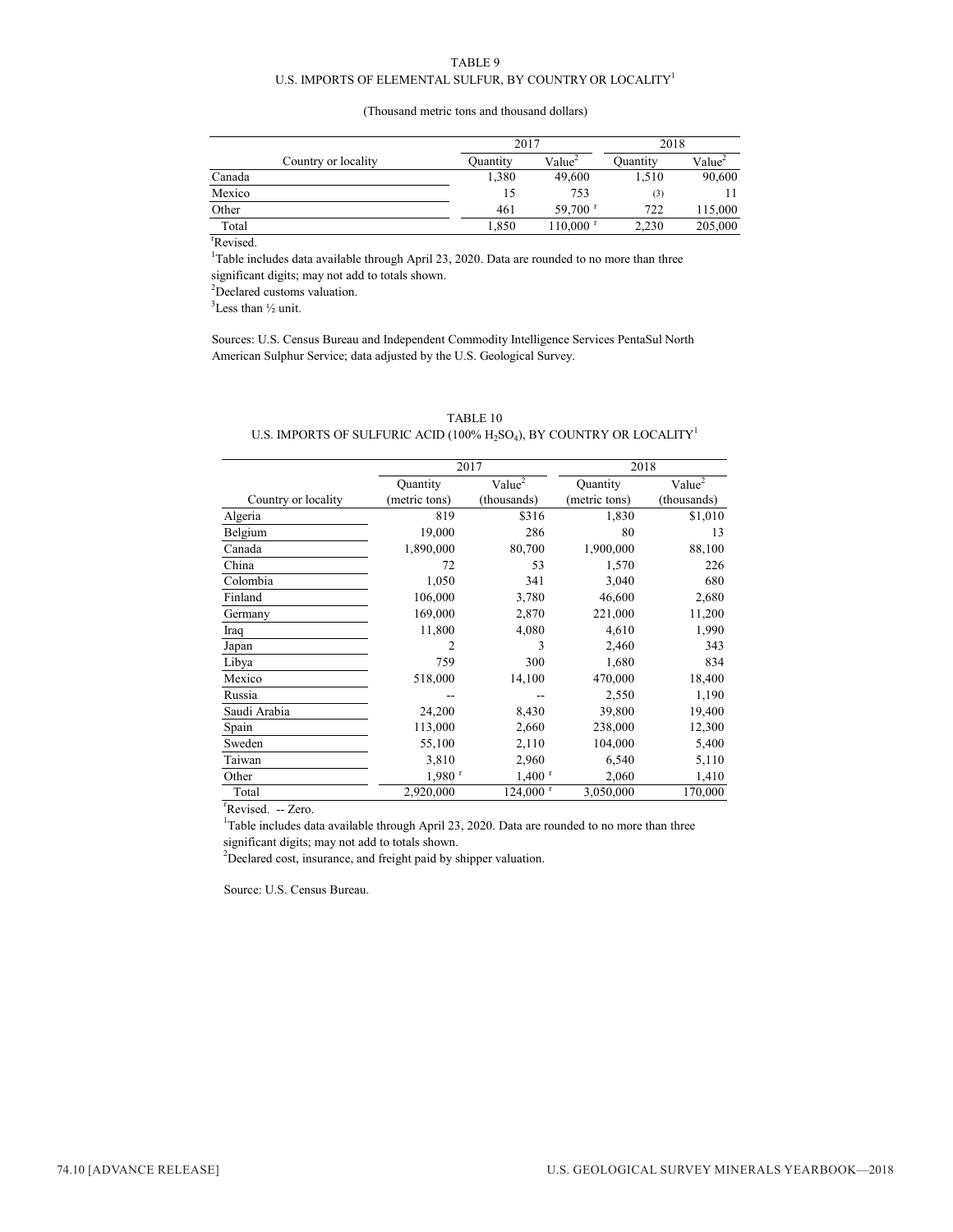#### TABLE 11

### SULFUR: WORLD PRODUCTION IN ALL FORMS, BY COUNTRY OR LOCALITY AND SOURCE  $^{1,\,2}$

#### (Thousand metric tons, sulfur content)

| Country or locality                                     | 2014                  | 2015                  | 2016                 | 2017                  | 2018               |
|---------------------------------------------------------|-----------------------|-----------------------|----------------------|-----------------------|--------------------|
| Australia, byproduct:                                   |                       |                       |                      |                       |                    |
| Metallurgy <sup>e</sup>                                 | 810                   | 810                   | 810                  | 810                   | 810                |
| Petroleum                                               | 90 <sup>°</sup>       | 90 <sup>°</sup>       | 90                   | 90 <sup>e</sup>       | 90 <sup>e</sup>    |
| Total                                                   | 900 $e$               | 900 <sup>e</sup>      | 900 e                | 900 e                 | 900 <sup>e</sup>   |
| Belgium, all forms and sources, unspecified             | 400 <sup>e</sup>      | 400 <sup>e</sup>      | 455                  | 453                   | 453 e              |
| Brazil, byproduct:                                      |                       |                       |                      |                       |                    |
| Metallurgy                                              | 287                   | 259 r                 | $260$ r, e           | $260$ r, e            | 260 e              |
| Petroleum                                               | 240                   | $236$ <sup>r</sup>    | 240 <sup>e</sup>     | 240 <sup>e</sup>      | 240 <sup>e</sup>   |
| Total                                                   | 527                   | $495$ <sup>r</sup>    | $500$ r, e           | $500$ r, e            | 500 <sup>e</sup>   |
| Canada, byproduct:                                      |                       |                       |                      |                       |                    |
| Metallurgy                                              | 590                   | 558                   | 635                  | $524$ $r$             | 532                |
| Petroleum                                               | 5,252                 | 5,187                 | 4,746                | $4,803$ <sup>r</sup>  | 4,792              |
| Total                                                   | 5,842 r               | $5,745$ <sup>r</sup>  | $5,381$ <sup>r</sup> | 5,327 r               | 5,324              |
| Chile, byproduct, metallurgy                            | $1,514$ <sup>r</sup>  | $1,488$ <sup>r</sup>  | $1,596$ <sup>r</sup> | $1,524$ <sup>r</sup>  | $1,500$ $\degree$  |
| China:                                                  |                       |                       |                      |                       |                    |
| Byproduct:                                              |                       |                       |                      |                       |                    |
| Metallurgy <sup>e</sup>                                 | 7,500                 | 7,400                 | 7,100                | 7,100                 | 7,100              |
| Natural gas and petroleum                               | 5,800                 | 5,530                 | 5,500                | 5,940                 | 5,900 °            |
| Pyrites                                                 | 5,150                 | 4,360                 | 4,400 $^{\circ}$     | 4,400 $^{\circ}$      | 4,400 $^{\circ}$   |
| Total                                                   | $18,450$ <sup>r</sup> | $17,290$ <sup>r</sup> | 17,000               | $17,440$ <sup>r</sup> | $17,400$ $\degree$ |
| Finland:                                                |                       |                       |                      |                       |                    |
| Byproduct:                                              |                       |                       |                      |                       |                    |
| Metallurgy                                              | 336                   | 336                   | 340                  | 340 <sup>°</sup>      | 340 <sup>e</sup>   |
| Petroleum                                               | 130 <sup>e</sup>      | 130 <sup>e</sup>      | 130                  | 130 <sup>e</sup>      | 130 <sup>e</sup>   |
| Pyrites                                                 | 353 °                 | 556                   | 384                  | 470                   | 470 °              |
| Total                                                   | 819                   | $1,022$ <sup>r</sup>  | 854                  | 940                   | 940 $^{\circ}$     |
| France, byproduct, natural gas and petroleum            | 400 <sup>e</sup>      | 400 <sup>e</sup>      | 400                  | 400 <sup>e</sup>      | 400 <sup>e</sup>   |
| Germany, byproduct:                                     |                       |                       |                      |                       |                    |
| Metallurgy                                              | 438                   | 384                   | 352                  | 328r                  | 330 e              |
| Natural gas and petroleum                               | 708                   | 628                   | 578                  | 538                   | 538 °              |
| Total                                                   | $1,146$ <sup>r</sup>  | $1,012$ <sup>r</sup>  | 930                  | $866$ $^{\rm r}$      | 868 °              |
| India, byproduct:                                       |                       |                       |                      |                       |                    |
| Metallurgy                                              | $1,200$ $\degree$     | $1,200$ $\degree$     | 1,200                | 1,200                 | $1,200$ $\degree$  |
| Petroleum                                               | $1,901$ <sup>r</sup>  | $1,928$ <sup>r</sup>  | $2,009$ <sup>r</sup> | $2,227$ <sup>r</sup>  | $2,230$ $^{\circ}$ |
| Total                                                   | $3,101$ <sup>r</sup>  | 3,128                 | $3,209$ <sup>r</sup> | $3,427$ <sup>r</sup>  | 3,430 °            |
| Iran, byproduct, natural gas and petroleum <sup>e</sup> | $2,100$ <sup>r</sup>  | 2,200                 | 2,200                | 2,200                 | 2,200              |
| Italy, byproduct:                                       |                       |                       |                      |                       |                    |
| Metallurgy                                              | 40 <sup>r</sup>       | 40 <sup>r</sup>       | 40 <sup>r</sup>      | $40^{r, e}$           | 40 <sup>e</sup>    |
| Petroleum <sup>e</sup>                                  | 510                   | 510                   | 510                  | 510                   | 510                |
| Total                                                   | 550 <sup>r</sup>      | 550 <sup>r</sup>      | $550$ <sup>r</sup>   | 550 r                 | 550 e              |
| Japan, byproduct:                                       |                       |                       |                      |                       |                    |
| Metallurgy                                              | $1,691$ <sup>r</sup>  | $1,629$ $^{\rm r}$    | $1,700$ <sup>r</sup> | $1{,}700$ $^{\circ}$  | 1,700 °            |
| Petroleum                                               | 1,751                 | 1,733                 | 1,818                | 1,789                 | 1,697              |
| Total                                                   | $3,442$ <sup>r</sup>  | $3,362$ <sup>r</sup>  | $3,518$ <sup>r</sup> | $3,489$ <sup>r</sup>  | 3,397              |
| Kazakhstan, byproduct:                                  |                       |                       |                      |                       |                    |
| Metallurgy <sup>e</sup>                                 | 604                   | 604                   | 604                  | 604                   | 604                |
| Natural gas and petroleum                               | 2,465                 | $2,520$ $\degree$     | 2,547                | 2,914                 | 2.910 e            |
| Total                                                   | $3.069$ <sup>r</sup>  | $3,120$ $\degree$     | $3,151$ <sup>r</sup> | $3,518$ <sup>r</sup>  | $3,510$ $\degree$  |
| Korea, Republic of, byproduct:                          |                       |                       |                      |                       |                    |
| Metallurgy                                              | 1,080 °               | 1,080 °               | 1,078                | $1,080$ r, e          | 1,080 °            |
| Natural gas and petroleum                               | 1,200                 | 1,450                 | 2,000                | 2,000                 | 2,000 °            |
| Total                                                   | $2,280$ <sup>r</sup>  | 2,530                 | $3,078$ <sup>r</sup> | 3,080                 | 3,080 °            |
| Kuwait, byproduct, petroleum                            | 850                   | 850                   | 850                  | 850 e                 | 850 °              |
| Mexico, byproduct, natural gas and petroleum            | 993                   | 858                   | 673                  | 551                   | 447                |

See footnotes at end of table.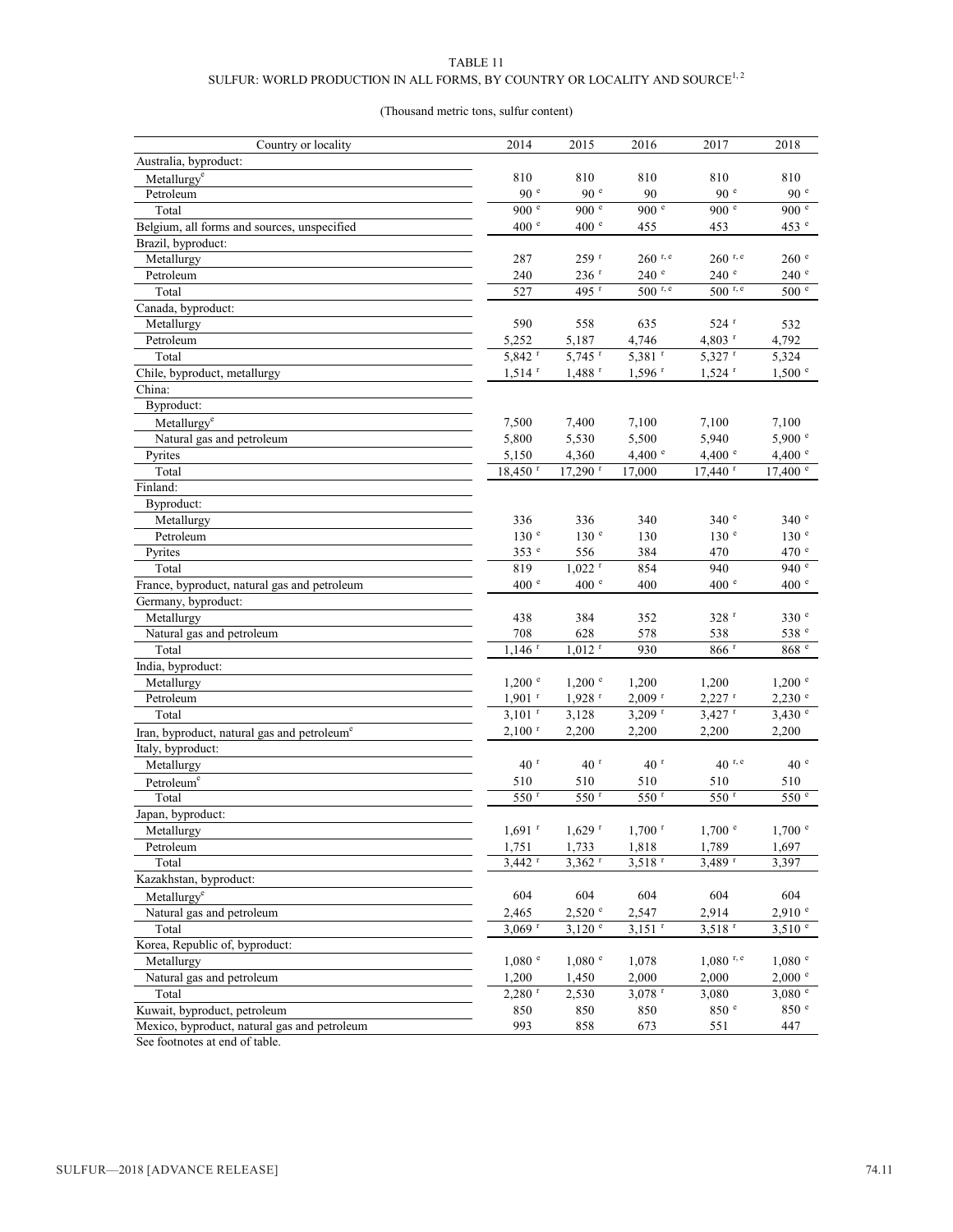#### TABLE 11—Continued SULFUR: WORLD PRODUCTION IN ALL FORMS, BY COUNTRY OR LOCALITY AND SOURCE  $^{1,\,2}$

#### (Thousand metric tons, sulfur content)

| Country or locality                                                     | 2014                  | 2015                      | 2016                    | 2017                  | 2018                    |
|-------------------------------------------------------------------------|-----------------------|---------------------------|-------------------------|-----------------------|-------------------------|
| Netherlands, byproduct: <sup>e</sup>                                    |                       |                           |                         |                       |                         |
| Metallurgy                                                              | 120                   | 120                       | 120                     | 120                   | 120                     |
| Petroleum                                                               | 410                   | 400                       | 400                     | 400                   | 400                     |
| Total                                                                   | 530                   | 520                       | 520                     | 520                   | 520                     |
| Poland:                                                                 |                       |                           |                         |                       |                         |
| Byproduct: 3                                                            |                       |                           |                         |                       |                         |
| Metallurgy <sup>e</sup>                                                 | 260                   | 280                       | 280                     | 280                   | 280                     |
| Natural gas                                                             | 24                    | 24                        | 25                      | 23r                   | 23e                     |
| Petroleum <sup>e</sup>                                                  | 269                   | 269                       | 269                     | 269                   | 269                     |
| All forms and sources, unspecified                                      | $\mathbf{1}$          | $\mathbf{1}$              | $\mathbf{1}$            | 1 <sup>e</sup>        | 1 <sup>e</sup>          |
| Frasch <sup>3</sup>                                                     | 605                   | 628                       | 621                     | 663                   | 660 e                   |
| Total                                                                   | $1,159$ <sup>r</sup>  | $1,202$ <sup>r</sup>      | $1,196$ <sup>r</sup>    | $1,236$ <sup>r</sup>  | $1,230$ $\degree$       |
| Qatar, byproduct, natural gas                                           | 2,136                 | $2,377$ <sup>r</sup>      | $2,419$ <sup>r</sup>    | $2,000$ <sup>r</sup>  | 2,000 °                 |
| Russia:                                                                 |                       |                           |                         |                       |                         |
| Byproduct:                                                              |                       |                           |                         |                       |                         |
| Metallurgy <sup>e</sup>                                                 | 200                   | 200                       | 200                     | 200                   | 200                     |
| Natural gas                                                             | 5,859                 | 5,961                     | 6,097                   | 6,100 °               | 6,100 °                 |
| Petroleum <sup>e</sup>                                                  | 500                   | 500                       | 500                     | 500                   | 500                     |
| Native                                                                  | 119 <sup>e</sup>      | 110                       | 94                      | 96                    | 96 <sup>e</sup>         |
| Pyrites <sup>e</sup>                                                    | 180                   | 180                       | 180                     | 180                   | 180                     |
| Total                                                                   | $6,858$ <sup>r</sup>  | $6,951$ <sup>r</sup>      | $7,071$ <sup>r</sup>    | 7,076 <sup>r</sup>    | 7,080 °                 |
| Saudi Arabia, all forms and sources, unspecified                        | 4,400                 | 4,900                     | 6,000                   | $6,500$ <sup>r</sup>  | 6,500 °                 |
| Turkmenistan, byproduct, all forms and sources, unspecified             | 506                   | 600                       | 400 $r$                 | $200$ <sup>r</sup>    | 200 e                   |
|                                                                         | 3,300                 | 3,300                     | 3,300                   | 3,300                 | 3,300                   |
| United Arab Emirates, byproduct, natural gas and petroleum <sup>e</sup> |                       |                           |                         |                       |                         |
| United States, byproduct:                                               |                       |                           |                         |                       |                         |
| Metallurgy<br>Natural gas                                               | 587                   | 646                       | 673                     | $560$ <sup>r</sup>    | 657                     |
| Petroleum                                                               | 1,000<br>8,040        | 982<br>7,910              | 781<br>8,290            | 662<br>8,410          | 619<br>8,380            |
| Total                                                                   | 9,630                 |                           | 9,740                   | $9,630$ <sup>r</sup>  |                         |
|                                                                         |                       | 9,540                     |                         |                       | 9,650                   |
| Uzbekistan, byproduct: <sup>e</sup>                                     |                       |                           |                         |                       |                         |
| Metallurgy                                                              | 131                   | $125$ <sup>r</sup>        | 130<br>350 <sup>r</sup> | 130                   | 130                     |
| Natural gas and petroleum                                               | 340                   | 340<br>$465$ <sup>r</sup> | 480 <sup>r</sup>        | 340                   | 340                     |
| Total                                                                   | 471                   |                           |                         | 470<br>700 e          | 470<br>700 <sup>e</sup> |
| Venezuela, byproduct, natural gas and petroleum                         | 700                   | 700                       | 700 <sup>°</sup>        |                       |                         |
| Other (total): $4$                                                      |                       |                           |                         |                       |                         |
| Byproduct:                                                              |                       |                           |                         |                       |                         |
| Metallurgy                                                              | 399                   | 340 <sup>r</sup>          | 344r                    | 491 <sup>r</sup>      | 484                     |
| Natural gas and petroleum                                               | 415                   | 430                       | 429                     | 410 r                 | 407                     |
| Petroleum                                                               | 456 <sup>r</sup>      | $515$ <sup>r</sup>        | 558 r                   | $567$ <sup>r</sup>    | 561                     |
| All forms and sources, unspecified                                      | $319$ <sup>r</sup>    | $315$ <sup>r</sup>        | $225$ <sup>r</sup>      | 235 r                 | 231                     |
| Frasch, native                                                          | 218                   | $251$ <sup>r</sup>        | 256                     | 259                   | 259                     |
| Pyrites <sup>e</sup>                                                    | $40\,$                | $40\,$                    | $40\,$                  | $40\,$                | 40                      |
| Total                                                                   | $1,847$ <sup>r</sup>  | $1,891$ <sup>r</sup>      | $1,852$ <sup>r</sup>    | $2,002$ <sup>r</sup>  | 1,982                   |
| Grand total                                                             | $77,900$ <sup>r</sup> | $77,800$ <sup>r</sup>     | 78,900 <sup>r</sup>     | $79,700$ <sup>r</sup> | 79,400                  |
| Of which:                                                               |                       |                           |                         |                       |                         |
| Byproduct:                                                              |                       |                           |                         |                       |                         |
| Metallurgy                                                              | $17,800$ <sup>r</sup> | $17,500$ <sup>r</sup>     | $17,500$ <sup>r</sup>   | $17,300$ <sup>r</sup> | 17,400                  |
| Natural gas                                                             | 9,020                 | $9,340$ <sup>r</sup>      | $9,320$ <sup>r</sup>    | 8,790 r               | 8,750                   |
| Natural gas and petroleum                                               | $18,400$ <sup>r</sup> | $18,400$ <sup>r</sup>     | $18,700$ <sup>r</sup>   | $19,300$ <sup>r</sup> | 19,100                  |
| Petroleum                                                               | $20,400$ <sup>r</sup> | $20,300$ <sup>r</sup>     | $20,400$ <sup>r</sup>   | $20,800$ <sup>r</sup> | 20,600                  |
| All forms and sources, unspecified                                      | $5,630$ <sup>r</sup>  | $6,220$ <sup>r</sup>      | $7,080$ <sup>r</sup>    | 7,390 r               | 7,390                   |
| Frasch, native                                                          | 942                   | 989 r                     | 971                     | 1,020                 | 1,020                   |
| Pyrites <sup>e</sup>                                                    | 5,720                 | 5,140                     | 5,000                   | 5,090                 | 5,090                   |

See footnotes at end of table.